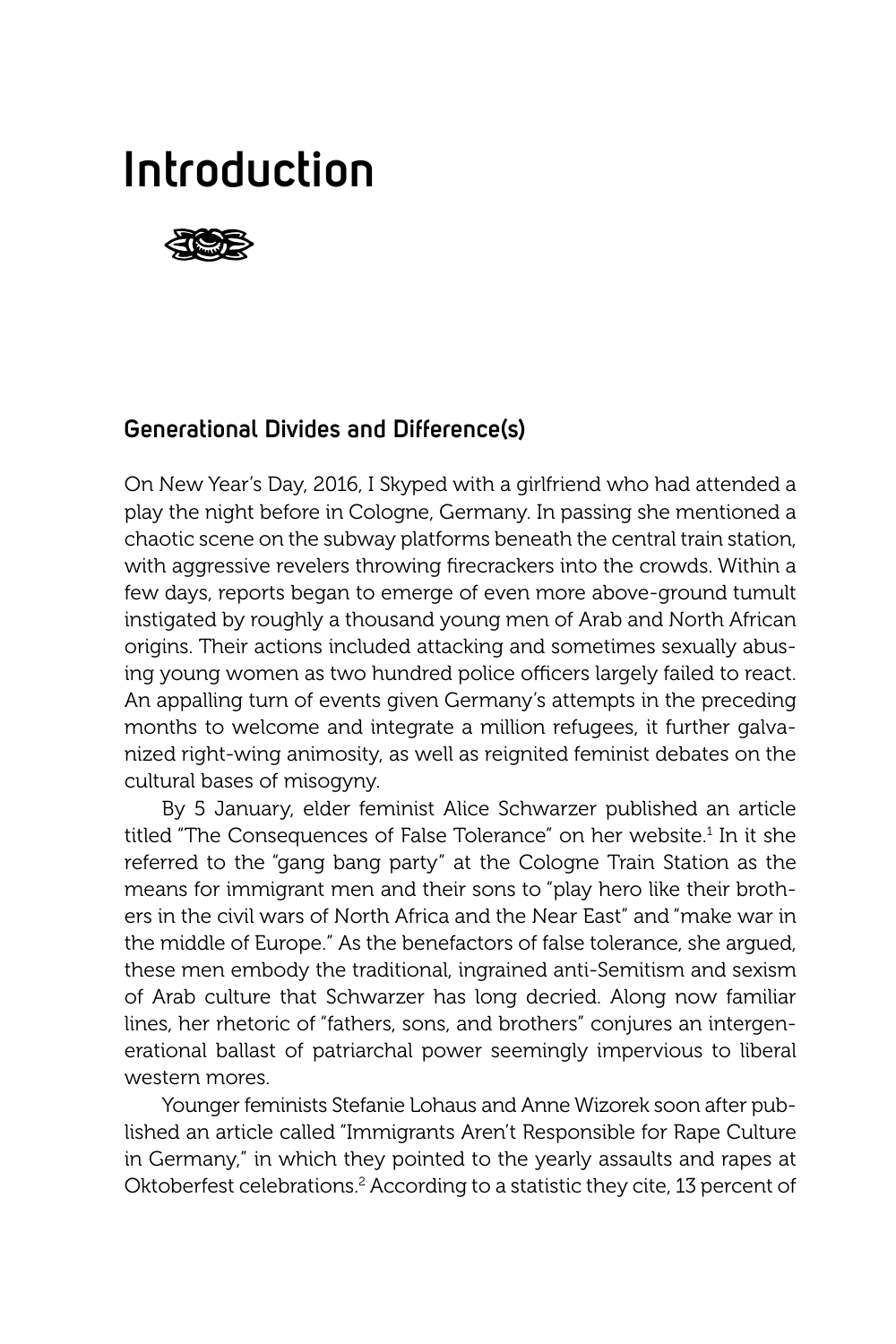German women have reported experiencing sexualized violence, with many such acts never recorded at all. In essence, Lohaus and Wizorek challenged the notion that cultural beliefs "programmed" the attackers in Cologne, while critiquing the German legal system for the challenges it presents to women who have been assaulted.<sup>3</sup> In a later discussion with Schwarzer published in *Spiegel Online,* Wizorek also admonished male politicians otherwise uninterested in sexism for "instrumentalizing" it in order to stigmatize a particular group.4

If exposing false tolerance by the left, as well as the right's specious uses of sexism to bolster an anti-immigrant stance, provides the manifest content of these arguments, other comparative vantage points complicate familiar political divides. Less obvious to international readers are echoes of generational conflicts among German feminists in recent years. *Spiegel* alluded to this frame by describing Schwarzer as the "grande dame of German feminism" and Wizorek as "a prominent member of the new generation of feminists" who "often have different views about the direction the women's movement should take."5 While *Spiegel Online* accurately describes a generational rubric embraced by some German feminists with particular fervor in the 2000s, media incarnations of this divide have often tangled up substantive arguments with hype. Schwarzer's 2001 debate with media icon Verona Feldbusch, dubbed "brain vs. body" by the talk show that provided the forum, provides one particularly egregious example. Opposing camps, of course, lend themselves to simplistic binaries, despite the layered resonances of the word "generation" within the German context. Though easily linked to Anglo-American feminist discourse, generational constructs have also buttressed the fraught parameters of German identity, imagined in alternately past and future-oriented, weighty and occasionally playful, terms. Given this larger, complex configuration of disjunctive elements, the feminist conflict that Spiegel Online alludes to in neutral tones in fact played out in Germany with particular force.

Within a larger feminist context, this framework shares ground with a cross-culturally ubiquitous trope of mother-daughter conflicts-what Astrid Henry has called "*the* central trope in depicting the relationship between the so-called second and third waves of US feminism."6 In a recent essay, Birgit Mikus and Emily Spiers trace an even longer history among German feminists invested in a generational construct whereby daughters would continue to work towards the same overarching goals as their mothers. Significantly, they identify a "fractured legacy" between the first women's movement in mid-nineteenth-century Germany and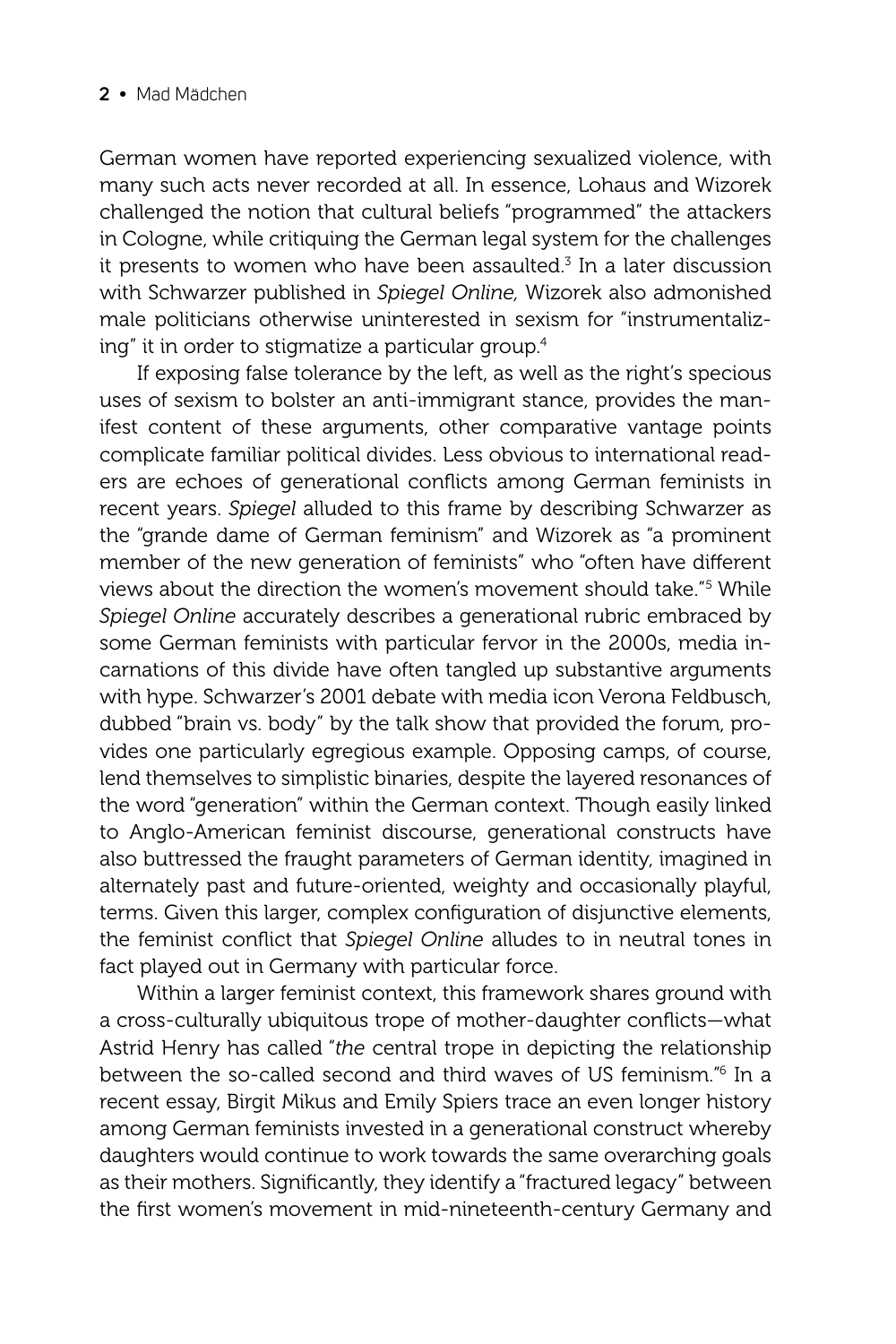contemporary feminists in both groups' understanding and uses of it: "From the very start, the founders and figureheads of the various political and social factions of the women's movement looked toward the future as the place where all of their demands, hopes, and dreams would be fulfilled, true equality between the sexes achieved, and women independent and self-determined beings."7

As much as feminist legacies are no doubt less unified than early German feminists optimistically imagined, their vision nonetheless presupposes enough commonalities to ensure a sustainable trajectory. Their optimism clearly warrants spotlighting for providing an antidote and implicit rebuke to divisiveness across the second and third waves. In Germany, such acrimony typically invokes, as Mikus and Spiers argue, the "1968 generation," which becomes "the object of affective displays of frustration and even intense dislike, as new German feminists accuse their forebears—Alice Schwarzer in particular—of prohibiting the progress they seek to secure."<sup>8</sup> This tendency shuts down interest in historical antecedents with potentially ameliorative effects, as in the quote above.9 Along similar lines, an American focus solely on the second and third waves diverts attentions from a first wave that in fact extended across several generations. Such occluded knowledge reinforces what Henry calls the "persistent twoness of generations [that recalls] the mother-daughter relationship."10 And "persistent twoness" in the German context, as I suggested above, has amplified itself to the point of a kind of culturally specific obstinacy.

As the quote above from Mikus and Spears indicates, German feminism from the 1970s is inextricably bound up with the student movement of 1968, out of which it arose. This touchstone both raises the stakes and sharpens the edges around generational affinities in Germany, which extend back to World War II and its aftermath. Those who came of age during the student movement created their own vigorously defined parameters of selfhood by challenging their parents to confront and work through the effects of their fascist past. They thus prompted the work of *Vergangenheitsbewältigung* (coming to terms with the past)—that is, the perpetually reflective, reformative measures vital to defining Germany as an enlightened democracy over and against its totalitarian alter ego. Given the persistence of guilt and trauma across the second half of the twentieth century, this process necessitated hard labor in the form of perpetual self-critique. Psychologically, its effects clearly counter the collective empowerment associated with social movements.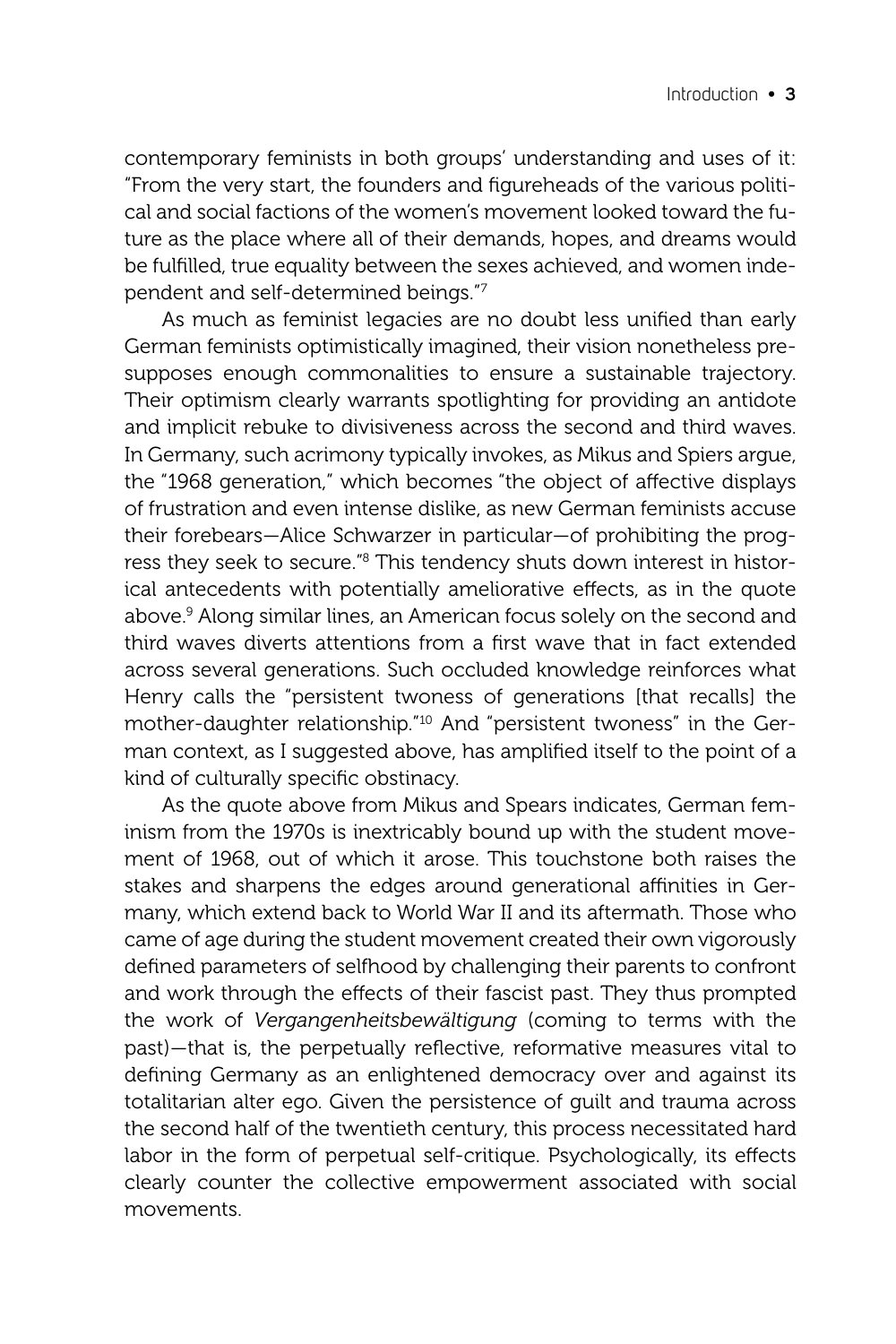#### **4 •** Mad Mädchen

Over time, subsequent generations have attempted to differentiate themselves from a seemingly overarching parentalism that would correct rather than affirm identity. Miriam Gebhardt, author of Alice in *No-Man's-Land: How the German Women's Movement Lost the Women* (2012), pointedly frames her book-length critique of Alice Schwarzer in a manner that invokes the rhetoric of 1968: "Young women don't want to listen to another lesson in patriarchal feminism, they don't wish for the conscience police but rather solutions for concrete concerns."<sup>11</sup> Strikingly, generational affiliations in the new millennium have had effects far more enabling than admonitory. Since the 1990s, Germans have been able to choose from a wide variety of generational constructs, defining themselves temporally ("Generation 78," "Generation 89"), geographically ("Generation Berlin"), or more idiosyncratically by consumer choices and media forms ("Generation Golf," "Generation Ally"). As Hester Baer has argued, such affiliations manifest a "concurrent" embrace and rejection of elements of German history."12 On a deeper psychic level they prize individuation—in carefully chosen, sometimes highly particular terms—over collectivity.

This culturally specific backdrop thus reveals an intense investment in difference, often articulated within a familial rubric that pits children against parents and thus resonates in relation to feminism's trajectory in Germany. Whether articulated by its proponents or within the media echo chamber, it often appears as a largely bifurcated whole. This structure, of course, belies the web of diverse, often intersecting voices that have characterized the movement across different cultures. In addition, it perpetuates not only overused tropes of mothers and daughters but more specifically a notion of the third wave as more socially progressive and thus able to correct second-wave blind spots regarding white privilege. The feminist debates around the Cologne assaults cited above evoke precisely this tension, even if three white feminists debating on the origins of sexism looks a lot like racially tinged elitism. Given this irony, the logic informing a younger generation's imperatives deserves closer attention, particularly the negative consequences when difference alone steers feminist rhetoric and aims.

An ever-evolving third-wave sensitivity about cultural and racial difference—which does double duty by also demarcating a boundary against an older generation's less progressive purview—cannot escape the consequences of its own logic. An emphasis on difference—a younger generation knowing better than its predecessors and also trying to avoid a know-it-all attitude on racial issues—preprograms con-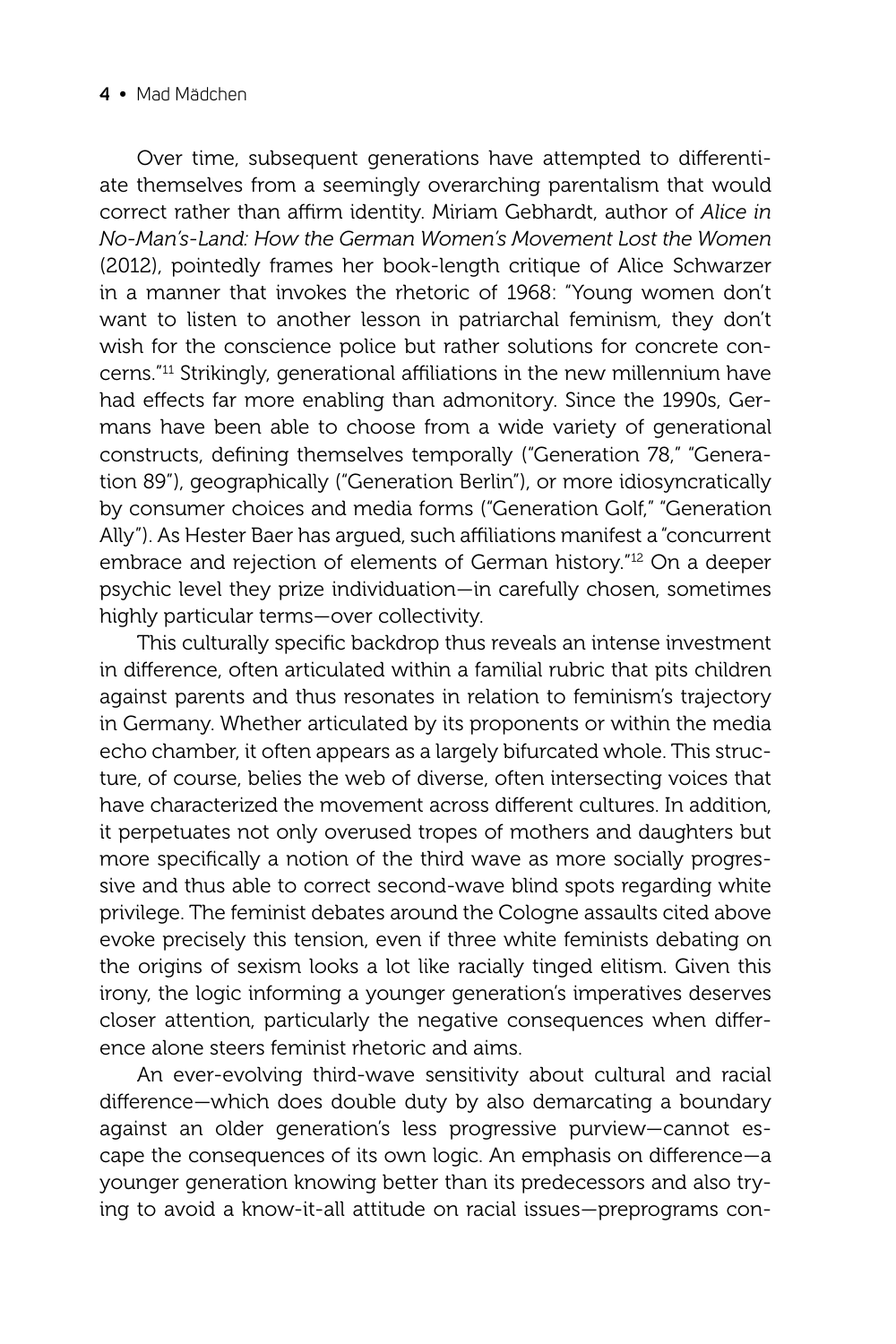tinual clashes. Knowledge itself implicitly takes opposing forms: the cumulative wisdom of an ever-more-enlightened perspective and the many subjectivities at any given moment that expose the former's universalizing tendencies. No matter how cautiously a younger generation stakes its claims about women, pushback inevitably ensues when difference provides its own kind of universal baseline for political discourse. Indeed, despite a third-wave embrace of multiple contrasting viewpoints, many nonwhite women entered the feminist arena in order to challenge continued blind spots regarding the overlapping effects of sexism and racism. Peggy Piesche's edited volume *Your Silence Does Not Protect You: Audre Lorde and the Black Women's Movement in Germany* (2012) includes many vital and influential voices, including May Ayim's. In an essay written over twenty-five years ago, she trenchantly critiqued the psychic toll of a women's movement that ignored racism, which she described as both "alarming and shocking."13

Valerie R. Renegar and Stacey K. Sowards have argued that society is "awash in false dichotomies," which define difference in terms of competing antithetical forces that have a way of reproducing themselves ad infinitum.<sup>14</sup> A third-wave need to expose and correct maternal parochialisms shares, of course, affinities with a Western imperative to inoculate Islamic culture against misogyny. Schwarzer's argument more overtly underscores this need, evoking what Fatima El-Tayeb has linked to a binary in which Europe is threatened by anti-Enlightenment migrant fundamentalism.15 What gets "instrumentalized" in the process is not simply sexism as the justification for an anti-immigrant stance. Rather, an image of the fundamentalist Muslim immigrant serves as a stand-in for Europe's longer, suppressed history of anti-Semitism, racism, and gender inequality.<sup>16</sup> Consequently, a larger contradiction emerges between the "racelessness" of Europe's Enlightenment ideals and what El-Tayeb describes as a "not so subtle racialization of Europeanness as white and Christian and thus of racialized minorities as non-European."17 In *European Others: Queering Ethnicity in Postnational Europe,* El-Tayeb traces a long history of transnational feminist frameworks' effects on European feminism, which, like Piesche's volume, spotlights Audre Lorde's shaping presence for the Afro-German movement. She documents women of color not only reacting to racism, but more specifically challenging the normative, exclusionary identity formations that prop up European identity, as well as Schwarzer's line of argument.

Within the longer history of feminism, Schwarzer's response to the Cologne attacks relies on a collectivizing impulse—in this case Arab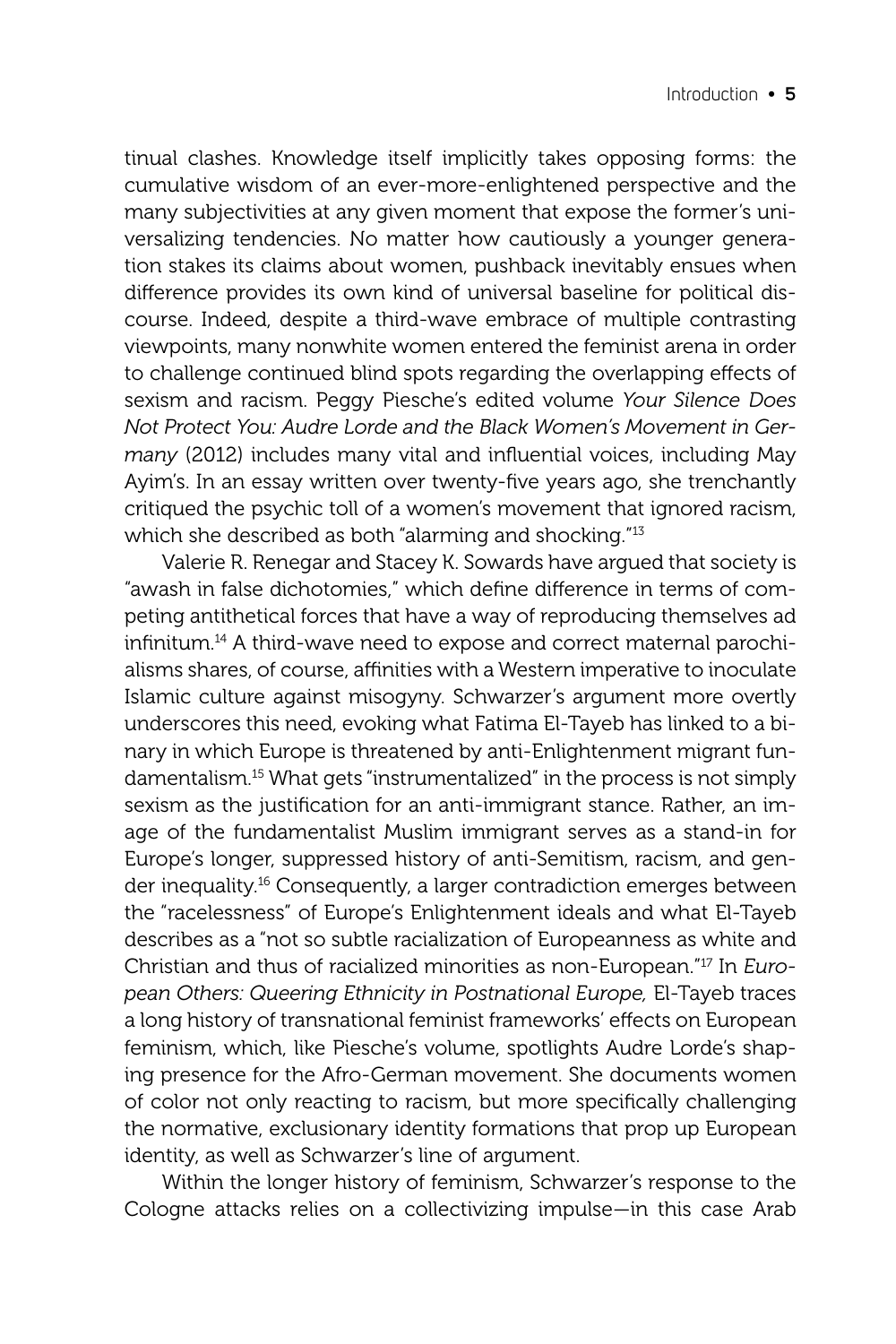men as the inverse of an oppressed, to a greater or lesser extent, female gender. A younger generation's logic, by contrast, exhibits more particularizing impulses, even if on the surface it appears to transplant Schwarzer's totalizing impetus to a German context. Less evident, however, are the kinds of sensitivities that inhibit the urge to speak for all women or all cultural others. As much as Wizorak and Lohaus speak back to German sexism as a pervasive force, their line of argument more subtly promotes the repair of self before others. This distinction, I would argue, reflects the trajectory of feminism from second-wave solidarity through the identity politics of the 1990s to contemporary awareness of whiteness as its own highly particular, rather than universal perspective.

## **What it Feels Like for a Mädchen**

Despite the larger context provided here to identify, particularize, and of course critique dichotomous thinking, its presence and rhetorical force among German feminists in the new millennium have provided the launchpad for this volume. "Mad Mädchen" refers first and foremost to the kind of anger on display in debates that crested in 2008 when various younger feminists expressed their frustrations with an older generation, for whom Alice Schwarzer became exemplary. My title also draws on a "do or die" dynamic evident in what Madelyn Detloff has identified in an Anglo/American context as a "dynamic of contempt as the condition of autonomous selfhood."18 Along similar lines, Astrid Henry's critique of generational rubrics underscores their biological connotations—that is, life cycles that inevitably pass out of existence. More concretely, my title also references some of the disgruntled voices of 2008 that referred to themselves as Mädchen. In doing so, they hoped to reprise 1990's girl culture, with its playfully performative approaches as an alternative to what was perceived as second-wave dogmatism.<sup>19</sup>

By attaching the adjective "mad" to Mädchen, however, I want to underscore the differences between then and now. Combining girlish ebullience with overt antipathies creates an odd affective dissonance that undercuts the subversive potential of ironic detachment. And when anger overrides girlishness as an antidote to maternal power, it precipitates precisely the kinds of high-stakes oppositions that preprogram factionalism. Equally important, the self-imposed parameters of rebellious daughters also run the risk of creating an arrested state of development, evident in white, educated, middle-class feminists' ignorance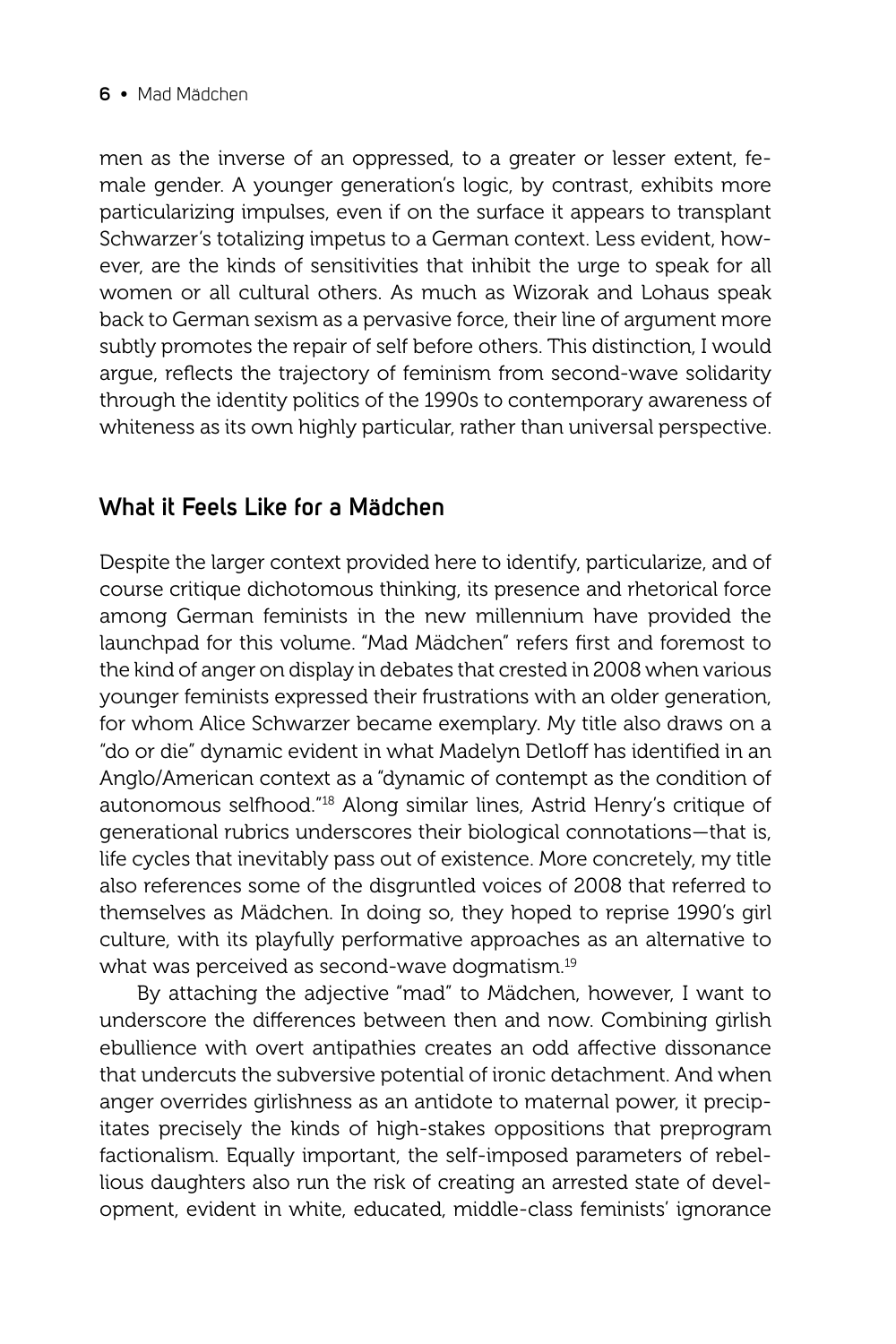of oppression experienced by less privileged women. To wit: only a few years after the debates of 2008, some of the mad Mädchen of 2008 were confronted with evidence of their own racist blind spots in the globally linked forms of activism they subsequently pursued. Again, when always "knowing better" provides activism's modus operandi, limited awareness of experiences beyond one's own parameters of identity can undermine younger and older feminists alike. A larger ironic consequence is that "intersectionality" begins to look less like common ground among feminists than an across-the-board wielding of difference, but to various ends.

It perhaps goes without saying that this approach often shuts down an acknowledgement of affinities, which is striking given rhetorical strategies that historically united German women in pursuit of incipient feminist aims. As Myra Max Ferree has demonstrated in *Varieties of Feminism: German Gender Politics in Global Perspective,* German feminists since the nineteenth century have defined their project via an evolving concept of autonomy. She writes, "The central feminist self-definition as 'autonomous' critiqued the public gender order of the male breadwinner family in the West and the power of the Communist Party in the East."20 As I will discuss in greater detail in chapter 1, this approach involved creating separate spaces for women in relation to the patriarchy. More recently, however, the same dynamic appears to have created wedges within the movement, evident in feminist voices of 2008 that proclaimed the advent of a new brand of feminism. Even if German feminists have lately been less inclined to conjure affinities across difference. a longer historical perspective reveals the kind of anger that has spurred collective action among young and old feminists alike.

Anger fired up German feminists to hurl a tomato at male studentmovement activists indifferent to women's circumstances within a classbased critique of capitalist structures. And not only Schwarzer but also a wide range of feminists began to act collectively in the 1970s, forging alliances with the emerging Green Party that eventually led to actual changes in German laws that had disadvantaged women.<sup>21</sup> The kind of anger that initially energized German feminists in the 1970s is still evident in Wizorak's 2013 Twitter #aufschrei (outcry) campaign in response to everyday forms of feminism. A year later, #YesAllWomen called attention to ubiquitous forms of misogyny via individual stories posted online. The 2016 #ausnahmslos (without exception) campaign to alter Germany's rape laws provides another salient example reminiscent of the 1970's grassroots activism that galvanized women across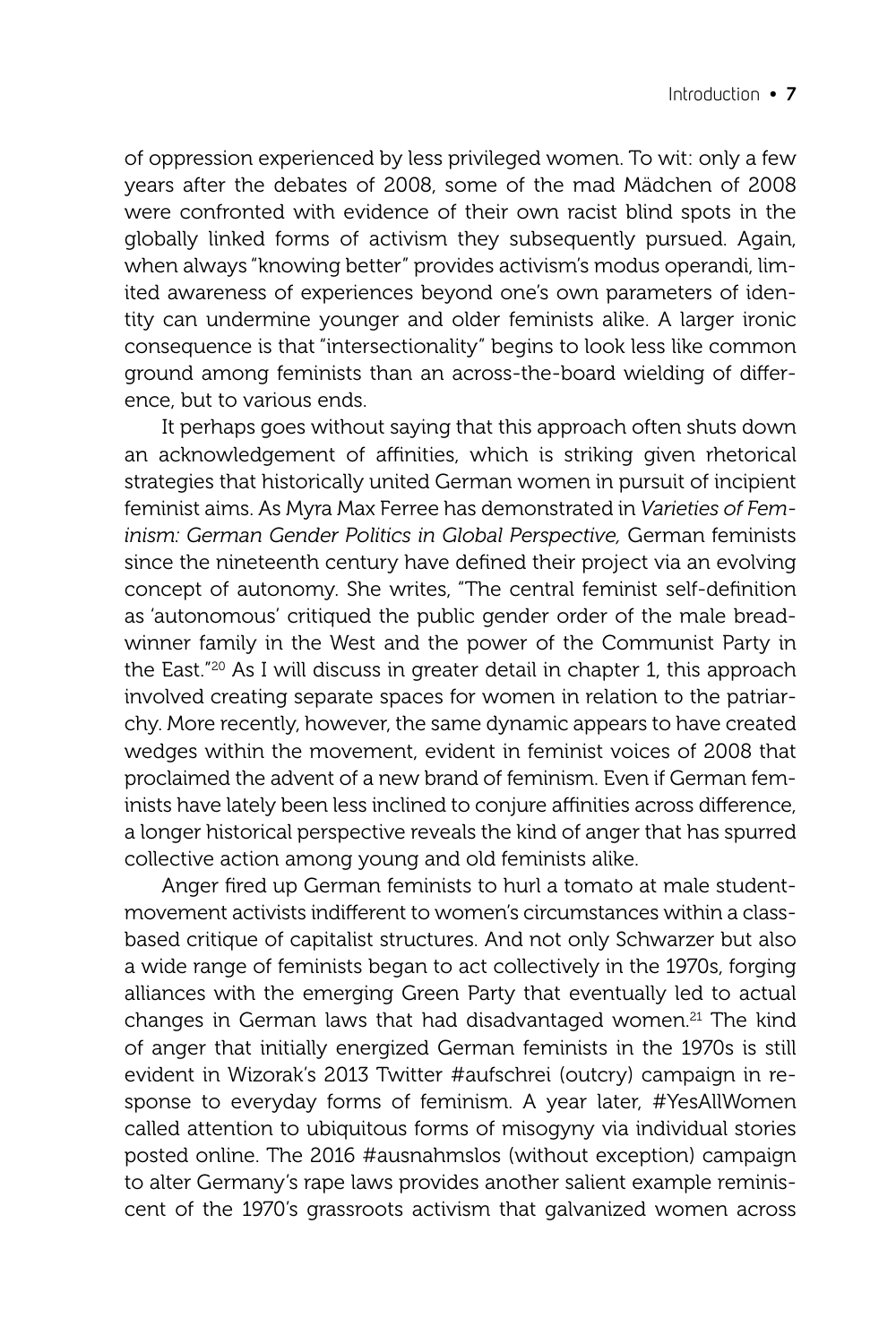difference. It is partly the intention of this volume to root out the kinds of simultaneous affinities and differences that complicate an otherwise straightforward generational rubric intent on exposing a mother's or daughter's presumably insufficient knowledge.

This expanded canvas also takes into account an understanding of the adjective "mad" that extends beyond a logical affective response to untenable circumstances—that is, the sentiment behind a hurled tomato. Further along the spectrum we also find more dramatic responses to oppression—embodied, for instance, in the classic mad woman in the attic undone by the extreme privations of a circumscribed life. In this instance, it becomes clear how much perceptions of reality not only respond to oppression but also reveal the unique, sometimes psychologically attenuated perspectives of any given individual. And when a maternal figure stands at the gateway to feminist activism, affective responses can no longer be understood solely as the reverberations of patriarchal culture. Instead, they also speak to the kinds of identifications—as well as what Henry identifies as "disidentifications"—that are foundational to identity.<sup>22</sup> This volume concerns itself with the unpredictable effects of individuals processing overtly political imperatives alongside the deeply subjective elements that characterize particular life circumstances. It pays close attention to the various ways that feminism is embodied and displayed, which extend from the logical to the unpredictable. One witnesses in this process not only the blind spots of, and incompatibilities among, various approaches, but also the full spectrum of human behavior with which political agendas necessarily work. Above all, the singularity of the psychological realm betrays a complicated mix of egotistical and enlightened imperatives that can potentially stymie as much as stoke collective feminist aims.

If generational discourses tend to flatten things out into tired motherdaughter tropes, the results when they seep into literary and filmic representations of women are anything but predictable. In this regard, Claire Hemmings's *Why Stories Matter: The Political Grammar of Feminist Theory* provides a useful reference point, given her examination of the stories that British and American feminists tell about their shared history. She identifies dominant narrative patterns that emphasize not only progress, but also loss (of unified political engagement) and return (to materialist approaches eclipsed by postmodernism). In order to locate alternative visions of a feminist past, present, and future, however, she underscores the need to intervene in these stories and tell them in more ethically accountable and politically transformative ways.<sup>23</sup>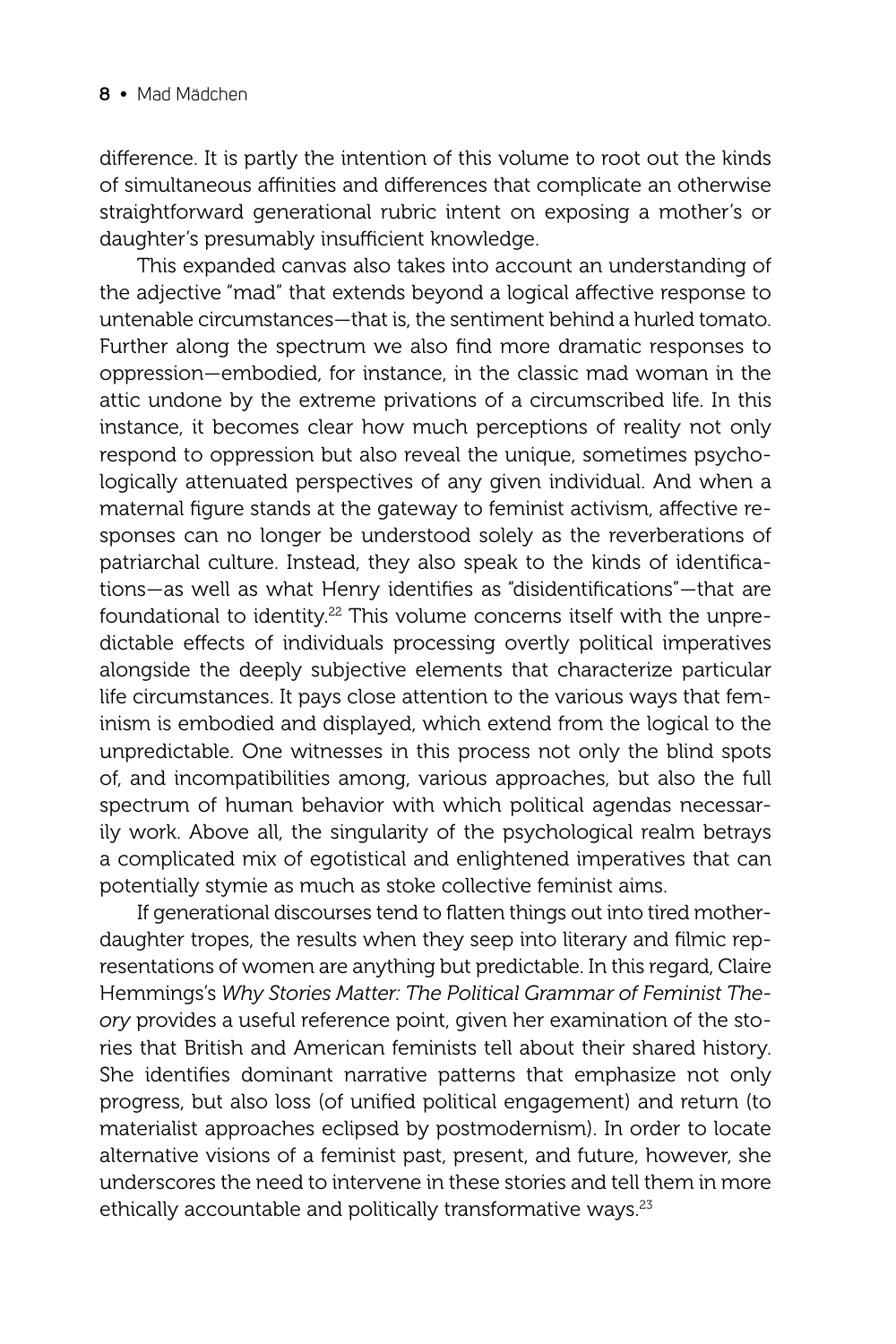On the one hand, I very much share Hemmings's investment in the utopianism that feminist theories can enable. Yet in activating her attention to "citation tactics" and "textual affect" as starting points for transformation, I often encounter in my literary and filmic protagonists quite the opposite, namely confusion and fragmentation. While this response may implicitly critique conflicting feminist approaches for ameliorating women's circumstances, it also exposes complex psychological structures that process political dogma in their own contradictory ways. Fragmented psyches provide a perennial challenge to feminist approaches, including the possibility of a larger collective identity. This terrain takes us beyond cohesive narratives, like mothers losing touch with new perspectives. It also reveals how deeply subjective needs less amenable to correction can be far more complicated than a third-wave predilection for porn or postfeminist love of pumps. Yet as much as the mother-daughter nexus constitutes its own simplistic narrative, it nonetheless provides a useful touchstone given the complicated nature of initially primal bonds. These combine the sustenance that comes from overlapping selves with the gradual detachments that presage autonomy. They combine strong identification with the kinds of disidentifications that fuel the whole process of individualization. The simultaneity of seemingly antithetical forces not only provides an alternative to cutand-dried political rhetoric, but also fosters the kinds of enigmatic relations that require art's more nuanced lens. This volume is primarily concerned with examining the complexities of generational tensions among women, often articulated via mother-daughter bonds, and meditating on their larger resonances for feminist discourse.

The significance of identification/disidentification for this bond requires further attention since this polarity will remain key to *Mad Mädchen.* If contrary forces feel like evidence of a bipolar selfhood, Diana Fuss has underscored the psychoanalytically normative nature of these forces in her 1995 work *Identification Papers*. Identification, she writes, is the psychological mechanism that instantiates identity via self-difference—that is, via "the detour through the other that defines a self.<sup>"24</sup> She describes it, on the one hand, as an "embarrassingly ordinary process, a routine, habitual compensation for the everyday loss or our love objects," while also emphasizing its incalculable effects and the emotional turmoil that identification can cause. In addition, Fuss emphasizes its "astonishing ability" to reserve and disguise itself, to multiply and contravene previous identifications, and to disappear and reappear in ways that make identity profoundly unstable and perpetually open to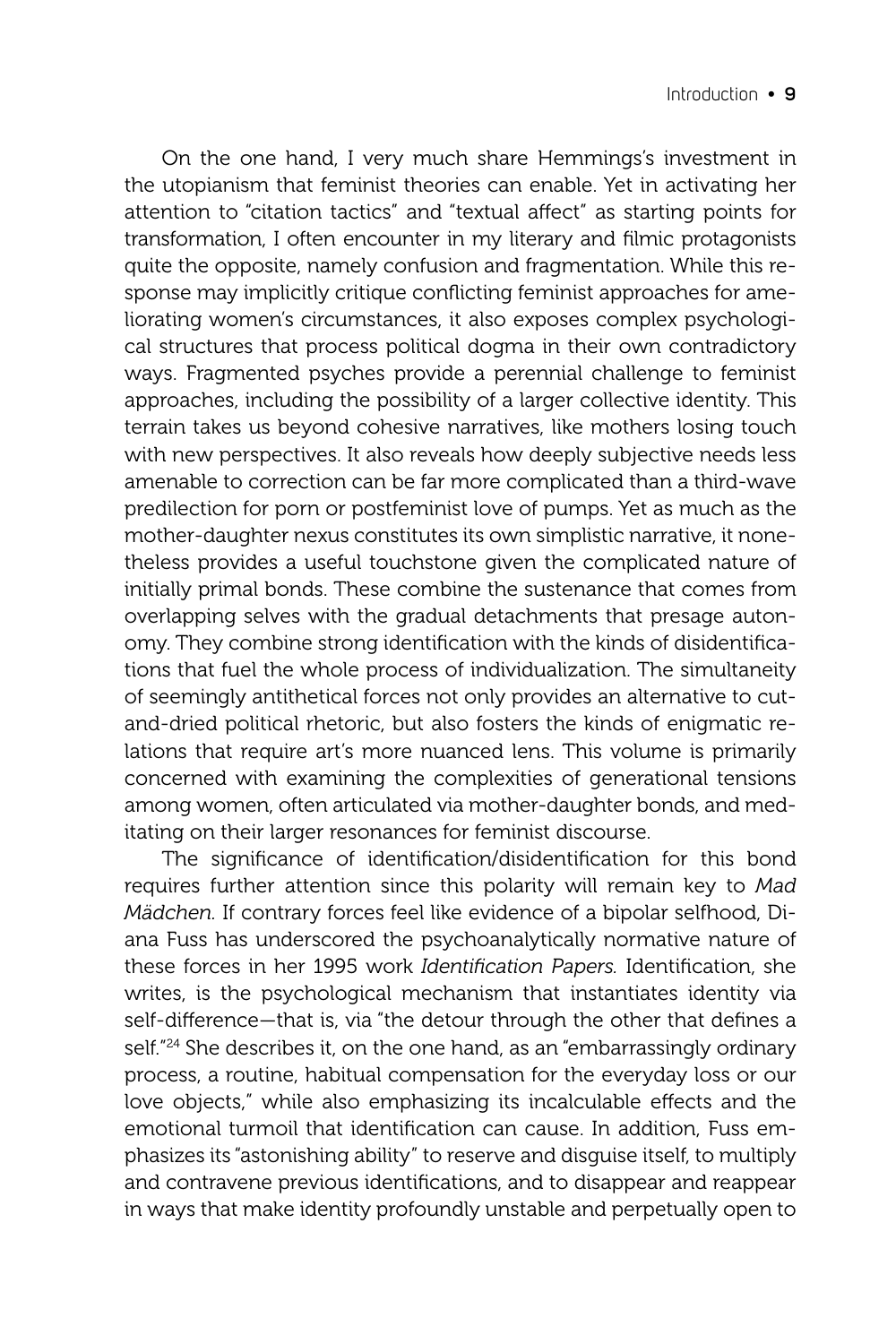radical change. Indeed, Fuss's range of identifications includes various antagonistic binaries: feminine and masculine, maternal and paternal, centrifugal and centripetal, positive and negative.25 Crucially for my study, however, the identification/disidentification dyad incorporates a "play of difference" with "similitude in self-other relations."<sup>26</sup> If the pairings above provide foundational forms of difference, my approach will balance the scales by searching for similarities, however opaque they remain to rebellious daughters.

Significant as well is the notion of identification as both unstable and open to change, which has far-reaching, if contrary, implications for the political uses of this mechanism. Writing in the wake of various seminal works on queer performativity, such as Judith Butler's *Gender Trouble: Feminism and the Subversion of Identity* (1990) and Eve Sedgwick's *Epistomology of the Closet* (1990), Fuss continually emphasizes the challenges that identification provides for a politics of affiliation. For the latter to function, it must fully recognize, Fuss argues, the "sacrifices, reversals, and reparations involved in every imaginary identify formation."<sup>27</sup> By way of example she cites Butler's notion of *disidentifications* that in fact reveal a disavowed identification "that has already been made and denied in the unconscious."28 This possibility clearly has ramifications for fraught mother-daughter bonds, particularly when identification "operates . . . as an endless process of violent negation, a process of killing off the other in fantasy in order to usurp the other's place, the place where the subject desires to be."29 More generally it underscores the elastic and mobile nature of identification, which "exceeds the limits of its social, historical, and political determinations."30

Fuss cites Douglas Crimp's observation that social movements such as ACT UP and Queer Nation were enabled by previous identifications with political movements such as Black Power, feminism, third world liberation, and the Gay Liberation Front. But she also quotes his insight that "there is no predicting what identifications will be made and which side of an argument anyone might take."<sup>31</sup> This capriciousness bespeaks the role of the unconscious in producing identifications, a realm over which the political subject has no steady or lasting control. Fuss continues: "Given the capacity of identifications continually to evolve and change, to slip and change under the weight of fantasy and ideology, the task of harnessing a complex and protean set of emotional ties for specific ends cannot help but to posit intractable problems for politics."<sup>32</sup>

If, for instance, the politics of young German feminists emerge from an affectively charged disidentification with an older generation, we can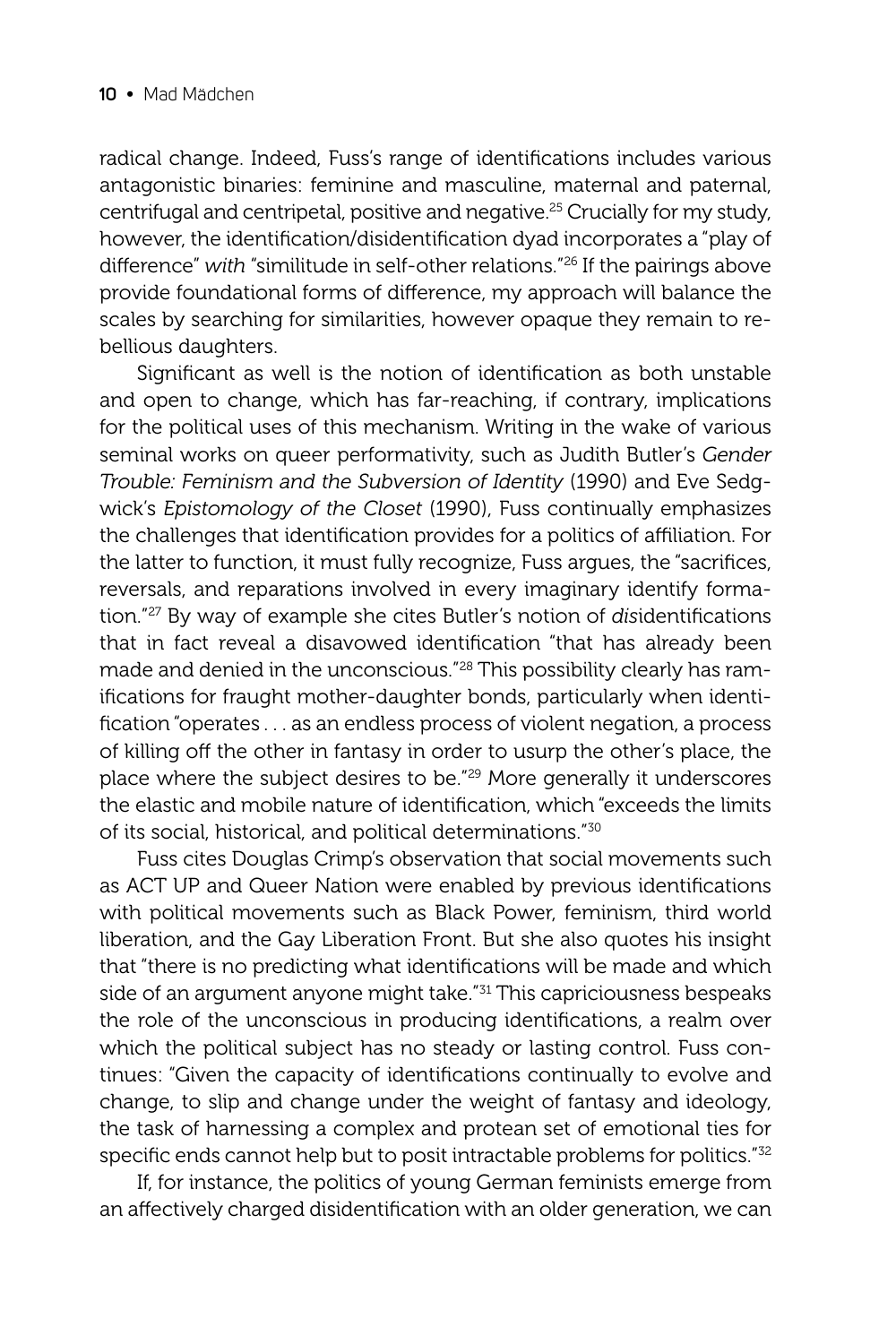recognize the basic operation of instantiating selfhood via differentiation from another. Despite this very "ordinary" and "everyday" process, the attendant emotional affect can extend, as it has in the German context, to anger and contempt as markers of separation. Such colossality would indeed suggest Butler's notion of disidentification covering over an identification already made but subsequently disavowed. At the same time, Fuss's use of the adjective "protean" above suggests that "emotional ties" can take ever-changing forms, influenced not only by ideology but also fantasy, forces that do not necessarily align with each other. It is particularly in the latter realm that identification "exceeds the limits of its social, historical, and political determinations," revealing a deeply personal, idiosyncratic, and egocentric realm potentially at odds with larger collective aims. Yet fantasy need not be solely the result of deeply psychological needs in need of satisfaction. If it taps into the energies of ever-evolving identifications, it can also be the means through which the affiliations that fuel social movements continually reimagine themselves in the face of perpetual differences. In this sense, fantasy and ideology can also work in tandem and in the process create what Hemmings alludes to: alternative visions of a feminist past, present, and future that aim for political transformation. However optimistically humanist this goal appears in the face of fragmented psyches, it provides a potentially powerful antidote to embattled mothers and daughters.<sup>33</sup>

## **Overview**

Chapter 1 looks at German feminism during the first decade of the 2000s, using Anglo/American tensions in second-wave, third-wave, and post-feminisms as point of reference. Concretely, the early years of the new millennium brought the challenges of the "Demography Debate," during which some conservative voices chastised feminism for causing falling birth rates. Curiously, two moments that crystalized generational tensions within German feminism bracketed this debate: the televised debate between Alice Schwarzer and Verona Feldbusch I mentioned above and the appearance of two bestsellers in 2008—Jana Hensel and Elisabeth Raether's *New German Girls* and Meredith Haaf, Susanne Klingner, and Barbara Streidl's *We Alpha-Girls: Why Feminism Makes Life Nicer.*34 Both of these volumes advocated new forms of feminism that challenged basic tenents their authors associated with Schwarzer. If Feldbusch embodied a vanilla-flavored version of 1990's girl culture,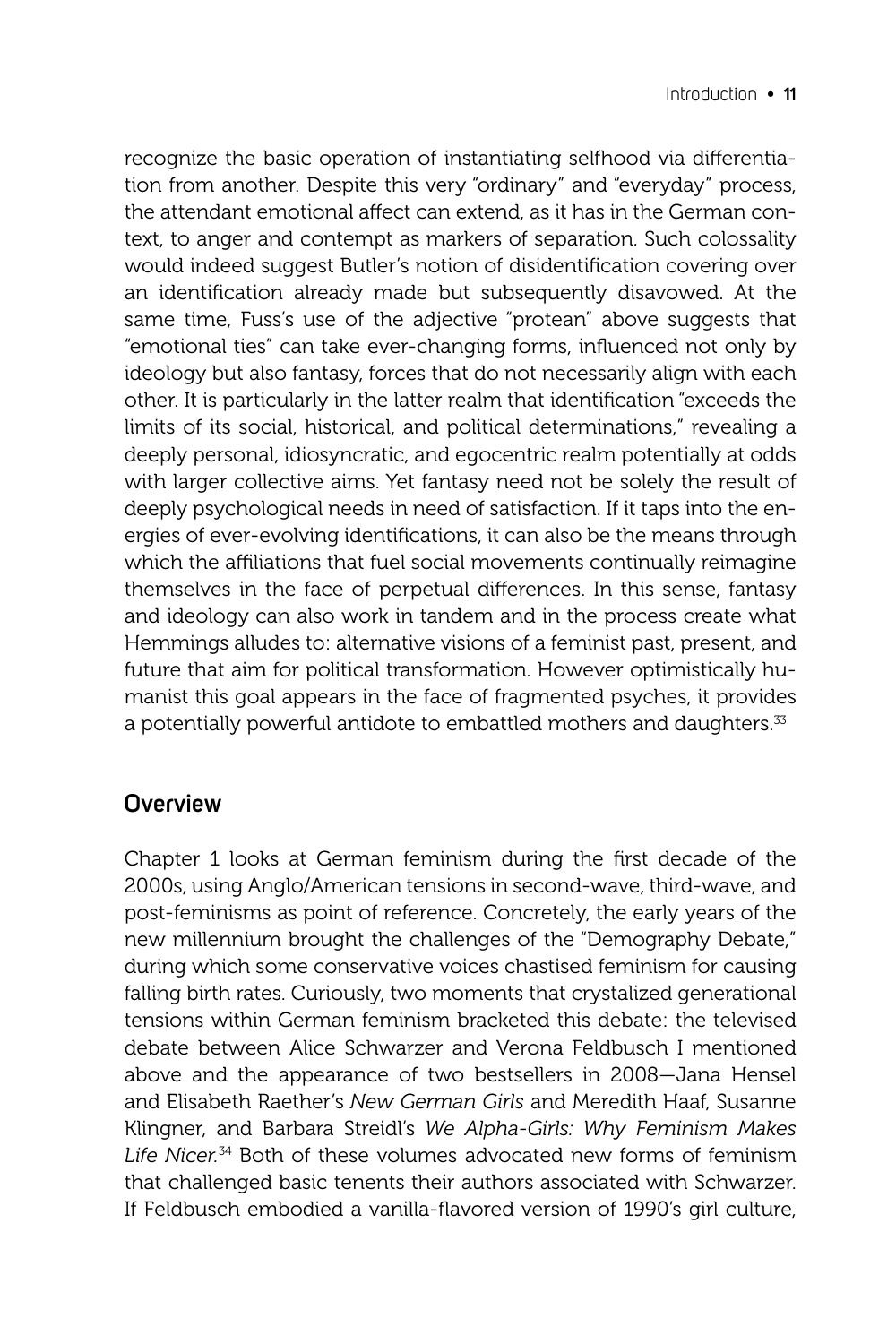again later revived by the emergent feminists of 2008, its efficacy was never situated directly in relation to the Demography Debate. The centrality that motherhood retains in German culture certainly raised the bar for girl culture performativity borrowed from an Anglo/American context as the means to alter long-entrenched cultural values. Significantly, only Schwarzer and journalist Iris Radisch provided trenchant critiques of the Demography Debate's reactionary and blanket social condemnation of feminism, perhaps providing early evidence of a highly polarizing decade for German feminism.

The profound effect of Judith Butler's groundbreaking work on young feminists in Germany, *Gender Trouble: Feminism and the Subversion of Identity,* certainly contributed to this widening divide. As Mikus and Spiers observe, her text constituted a short-hand reference point for a seismic shift in feminist theory, signaling as well a spatial break with second-wave forbears given Butler's US context.<sup>35</sup> Yet by also examining, in chapter 1, Butler's critique of *Gender Trouble,* which includes its inattention to social context, I also identify two important elements for this study, one conceptual, one concrete. Significantly, both of these elements rely on a binding principle. Butler's self-critique included her initial omission of examining performativity in terms of its psychic and corporeal effects. If one keeps in mind the fragmented nature of selfhood, as I underscored above, it becomes possible to recognize how a psyche that imagines itself empowered can also coexist with bodily effects that communicate the opposite. Some of the literary works I analyze in the first half of this volume provide examples of women who embody feminist tenets in freakish or self-destructive ways. Butler understands bodies and psyches as both incongruous and inseparable, a notion that resonates in relation to the mother-daughter trope and the complexities I will examine in subsequent chapters.

Ironically, though she critiqued the second wave's unified sense of itself, Butler's framework, as she subsequently acknowledged, certainly did not occlude an understanding of solidarity as a kind of self-aware, ever evolving performance. In a similar but journalistic vein, the feminist magazine *EMMA,* which Schwarzer founded in 1977 and continues to edit, reacted to the debates of 2008 with two special issues emphasizing bridge-building among fractured feminists. Similarly, some of the voices who emerged in 2008, evident in Sonja Eismann's volume *Hot Topic: Popfeminism Today,* in fact promoted a hybrid approach that combined second- and third-wave imperatives.<sup>36</sup> What demands further examination, however, is an undercurrent in *We German Girls,* what Katja Kauer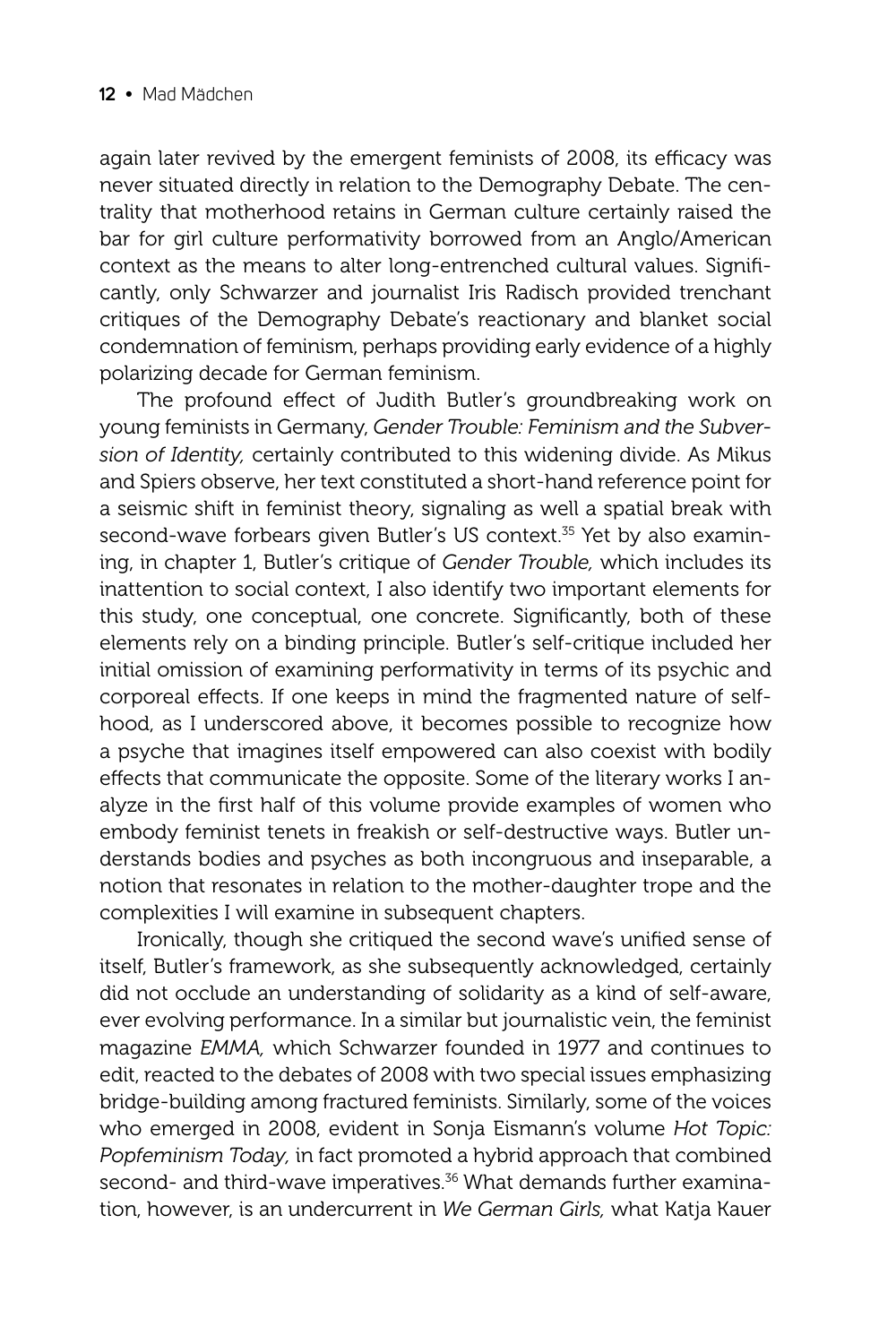has called a "sampling" of earlier forms of feminism, largely unacknowledged, which the volume otherwise expressly rejects.<sup>37</sup> In other words, the volume's overt dichotomies obscure the simultaneous affinities and differences it otherwise displays. As much as I will examine, particularly in the final chapter of this volume, the bridge-building possibilities that *EMMA's* two special issues and popfeminism open up, I find the psychological complexities of the mad Mädchen—overtly rejecting and tacitly embracing the preceding generation—equally compelling. Again, they point us in the direction of literature, where the warring factions that comprise selfhood can be fully displayed. And indeed, numerous novels dating back to the late 1990s vividly depict the impact of feminism in all its manifold forms.

Chapter 2 analyzes Zöe Jenny's *Das Blütenstaubzimmer* (The pollen room; 1997), Alexa Hennig von Lange's *Relax* (1999), and Elke Naters's Lügen (Lies; 1999). All three novels examine deeply conflicted female protagonists, sometimes overtly or subtly situated in relation to feminism. Indeed, we witness profoundly neurotic behavior that creates a funhouse version of basic feminist precepts, as well as clichéd versions of student movement ideals such as escape and experience. What results is not so much a critique of either second- or third-wave feminism, though female grotesques may indeed reveal the underside of individualist approaches and their detachment from larger, collective goals. Instead one senses how some female protagonists perceive feminism not as a web of intersecting voices but as a disjunctive cacophony that further agitates already fragmented selves.

In this sense, all three novels implicitly depict how a socially progressive movement meant to improve women's circumstances can also directly feed into the kinds of psychological distortions that thwart an integrated selfhood. "Striking the pose" for these protagonists becomes tantamount to putting fractured selfhood on full, uninhibited display.<sup>38</sup> Their strategic exhibitionism often betrays a regressive narcissism, with girl culture taking more literal, infantile form. Yet at the same time, this realm adds an entirely new affective response, situated in relation to a lost maternal object otherwise barred from cultural expression. In all three novels, anger and madness exist alongside melancholia for eclipsed bonds of intimacy, in another example of affective dissonance. More important, by tapping into the precultural roots of mother-daughter relations, *Lies* in particular suggests the possibility of individuality and shifting power relations coexisting with deep bonds and solidarity. And in an overtly performative vein, inspiration comes at the very end of the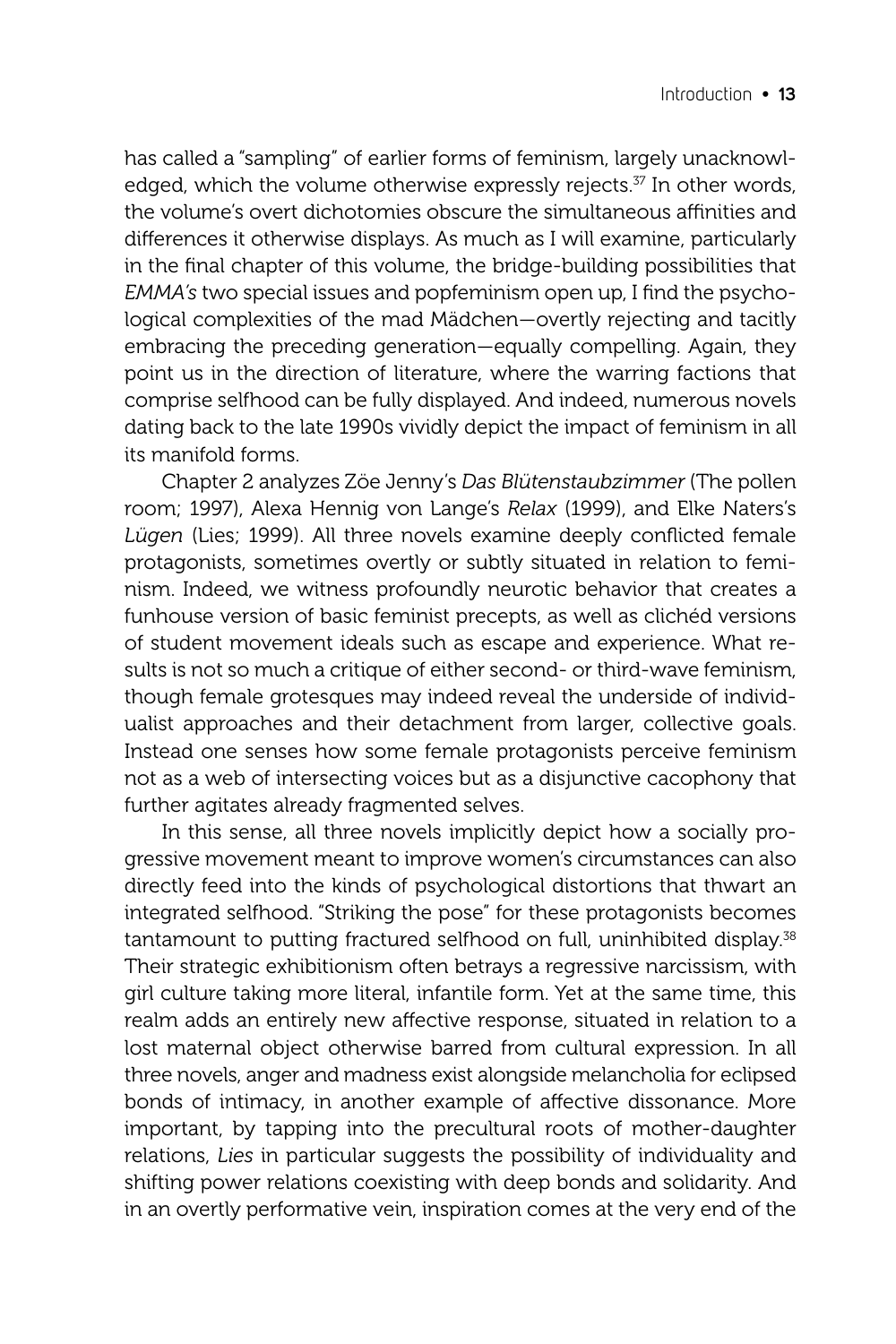novel when two women are deeply moved by the melodramatic woes of mothers and daughters in Douglas Sirk's *Imitation of Life* (1959)*.*

Analysis of contemporary German feminism as refracted in literature would not be complete without attention to Charlotte Roche. She not only vigorously participated in the debates of 2008 but also penned two novels—*Feuchtgebiete* (Wetlands; 2008) and Schoßgebete (Wrecked; 2011)—with narratives structured around mother-daughter animosities. Just as she accused Alice Schwarzer of forgetting about the human being in the woman, Roche created female characters quite antithetical to a second-wave-style, exemplary femininity that defines itself in opposition to the patriarchy. Yet the young protagonist of *Wetlands* in fact embodies a potent mix of second- and third-wave impulses, literally wearing them on the surface of her body. The vaginal secretions she dabs behind her ears, for instance, recall both the natural body mandated by the second wave and a more contemporary, third-wave pleasure in styling. Similarly, she combines the self-reflexive "Innerlichkeit" (interiority) of German women's novels of the 1970s with an in-yourface "Äußerlichkeit" (outwardness) reminiscent of girl culture's exuberant playfulness. What complicates this seemingly less fraught paradigm of simultaneous affinity and difference, however, is a younger daughter's inability to acknowledge the former. *Wrecked* takes this inability to an extreme, depicting a daughter highly invested in simplistic dichotomies that demonize the mother. Only once does the protagonist wonder whether her perceptions constitute a personality disorder. If both novels embody a younger generation's heady anger towards its maternal forbears, *Wrecked* amplifies and implicitly critiques the irrational psychic structures that feed this emotion.

In chapters 3 and 4, I move into the realm of film, in both mainstream and more experimental form. Access to interiority necessarily shifts here from solely textual form to more varied filmic modes. As such, it becomes less explicit and more enigmatic because it resonates across a range of verbal and visual details. My analysis shifts somewhat as well, concerning itself as much with the influence of feminism on representation as with its impact on individual psyches. This broader vantage point becomes all the more relevant when two iconic and historically controversial women inextricably linked to the legacy of 1968— Ulrike Meinhof in Uli Edel's *Der Baader Meinhof Komplex* (The Baader Meinhof Complex; 2008) and Uschi Obermaier in Achim Bornhak's *Das wilde Leben* (released in English as *Eight Miles High*; 2007)—are the subjects of analysis. One the one hand, their legacies, as I will demonstrate,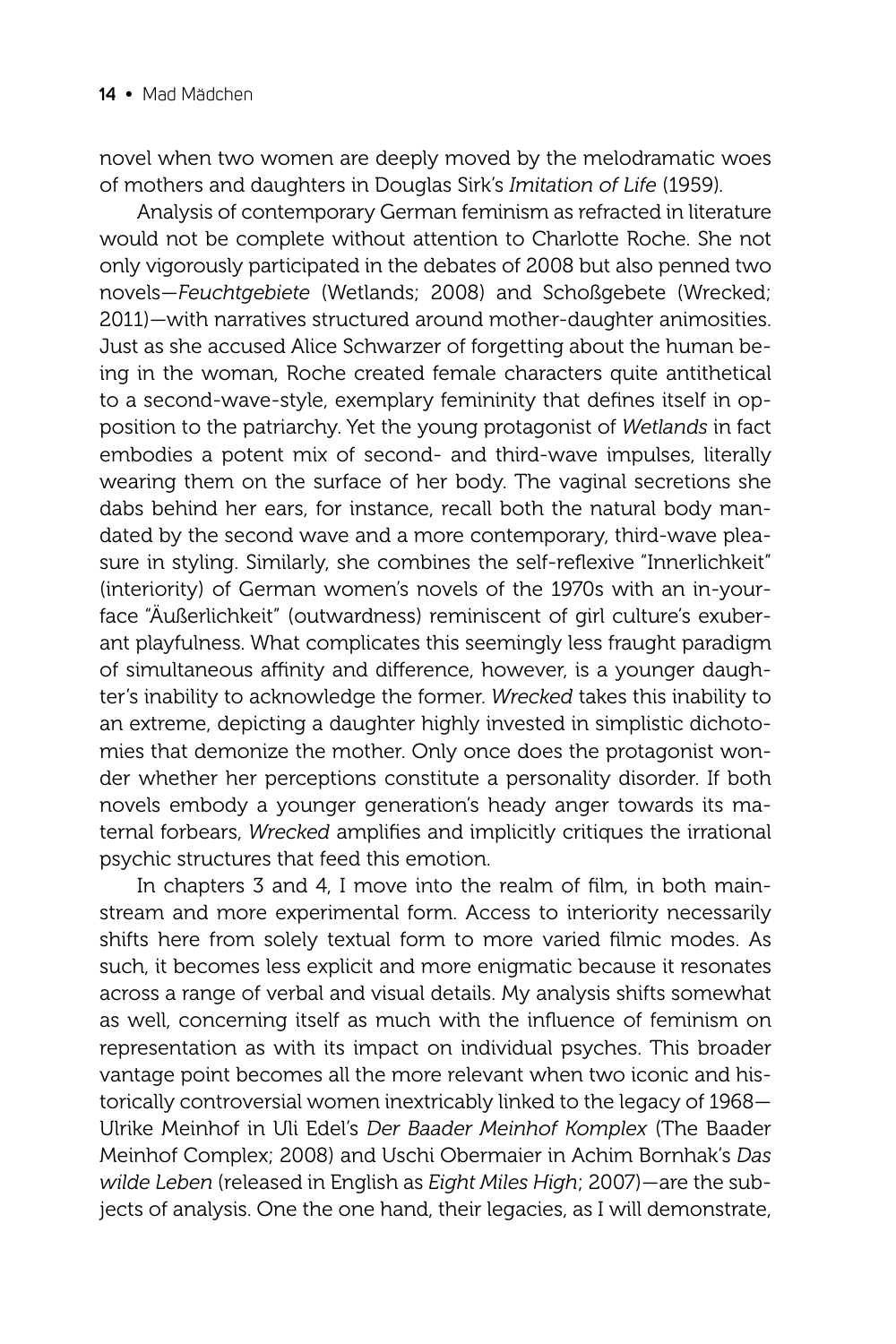do indeed reverberate differently through a feminist lens. Yet when representation shifts along politically progressive lines, this approach may not necessarily yield the kinds of insights with which feminism could complicate its notions of collective versus individual aims. Particularly in the realm of mainstream film, signifiers of a feminist trajectory that once prized authentic voices and now celebrate performative agency can quickly devolve into clichés.

In general terms, Edel's film implicitly speaks to an earlier era's sexism, embodied in hysterical media responses to female terrorists as an outgrowth of feminism. By couching *The Baader Meinhof Complex* in terms of Ulrike Meinhof's political awakening, Uli Edel retroactively corrects facile links between female emancipation and unbridled anarchy. In the process, he not only manifests Hollywood's tendency to enlighten spectators along liberal humanist lines, but also creates a conventional narrative of a woman finding her voice, a blueprint otherwise evident in German feminist classics of the 1970s such as Verena Stefan's *Häutungen* (English edition titled *Shedding*; 1975). Bornhak approaches his depiction of Obermaier by tapping into a more contemporary investment in performativity. If her assertive sexuality has been understood historically in terms of an era's hedonistic excesses, Bornhak links it to Obermaier's agency within the arenas of fashion and tabloid journalism. Significantly, his narrative, too, taps into earlier feminist impulses to represent women not only finding their voices, but also some form of authenticity, in Obermaier's case above and beyond the visual realms she so skillfully commands. Yet, if feminist frameworks render historically fraught female figures more sympathetic, they may also flatten out what could have been more artistically enigmatic, such as, for instance, the complexities of fragmented, incongruous selves. Each film gives us the sense of a social movement's overall effects on representation but not on individual psyches and their alternately self-empowering and self-aggrandizing manner of processing political precepts.<sup>39</sup>

What happens, though, when a film combines mainstream and experimental elements tapped into historical approaches intended to complicate the representation of women's lives? Here I am referring specifically to Douglas Sirk's 1950's melodramas, Rainer Werner Fassbinder's female-centered *Bundesrepublik-Trilogie,* and the radical potential of feminist filmmaking imagined by Claire Johnston in 1975. These lineages, I argue in chapter 4, manifest their traces in Christian Petzold's *Die innere Sicherheit* (released in English as *The State I Am In*; 2000) and Fatih Akin's *Auf der anderen Seite* (released in English as *The*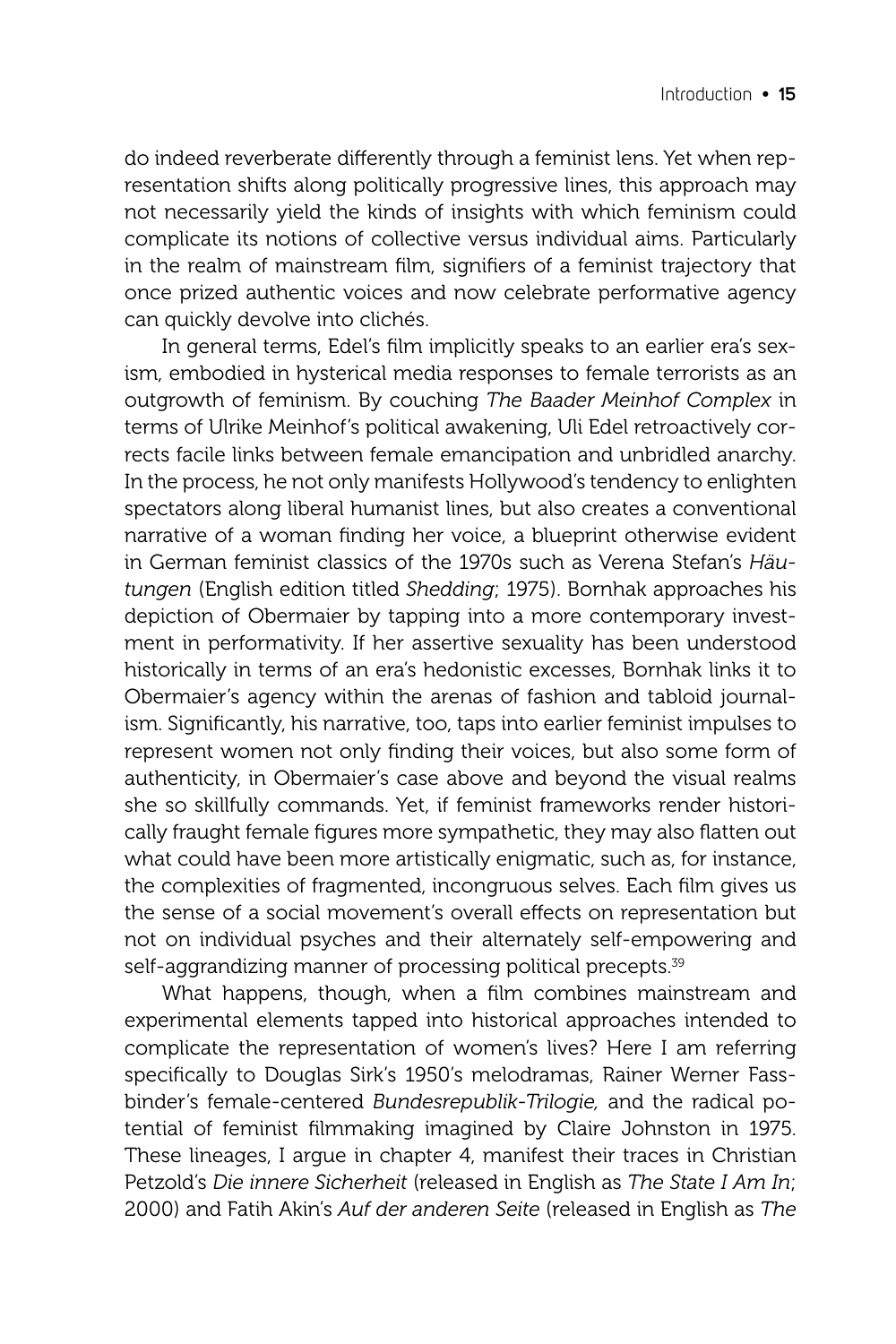*Edge of Heaven; 2007)* Given that four of the five names above belong to men, with Edel and Bornhak tipping the gender imbalance even further, my choice of these two films warrants justification. Sirk, of course, sympathetically portrayed female oppression—sometimes across race, as in the film *Imitation of Life*—within a liberal humanist frame that both exposed basic inequities and invited identification. The inspiration that Fassbinder took from Sirk's films manifests itself in melodramatic narratives, though coupled with estranging effects. We partly sympathize with his emotionally complex female characters but also witness the kinds of incongruities that reveal their complicity in the larger social structures that otherwise oppress them. Petzold's and Akin's films partly depict conflicts between mothers and daughters, situated in relation to leftist and humanist ideals within contemporary commodity culture and global capitalism. While their female characters, like Fassbinder's, embody the push and pull of antithetical forces, Petzold and Akin also create various forms of disjuncture that recall Johnson's paradigm, though ultimately to dystopian and utopian effects respectively.

The German title of Petzold's film, *Die innere Sicherheit*, or the inner security/certitude, and the young age of his female protagonist evoke primal needs and individualistic attempts at securing them. As the daughter of former RAF members, she looks to the consumer world around her to forge a separate identity. Nothing girlish or playful characterizes this process; instead what should offer the means to cultivate identity amounts to nothing more than generic t-shirts and shiny plastic bags. Ultimately, the film ends with her pain and injury after a car accident leaves her broken and bloody in a barren field. Here "disjuncture" takes the form of an affective register that puts the lie to neoliberal promises regarding an ever-deferred "good life," to borrow Lauren Berlant's formulation in *Cruel Optimism* (2011).40 Similarly, there is no securing a "Heim" (home) in an uncanny world where consumerist fantasies eerily overlap with fairytales, fascism, and failed utopian projects. In essence, Petzold exposes how fallacious the whole project of selfrealization remains within a larger, neoliberal framework, a dystopian end point particularly for forms of feminism invested in mass cultural forms as tools of expression.

Mother-daughter bonds, both in biological and ersatz cross-cultural form, are central to Akin's narrative, which provides its own utopian salve to the logic of exchange that structures the film. Specifically, *The Edge of Heaven* suggests how familial connections, particularly those characterized by deep divides, can nonetheless model solidarity in a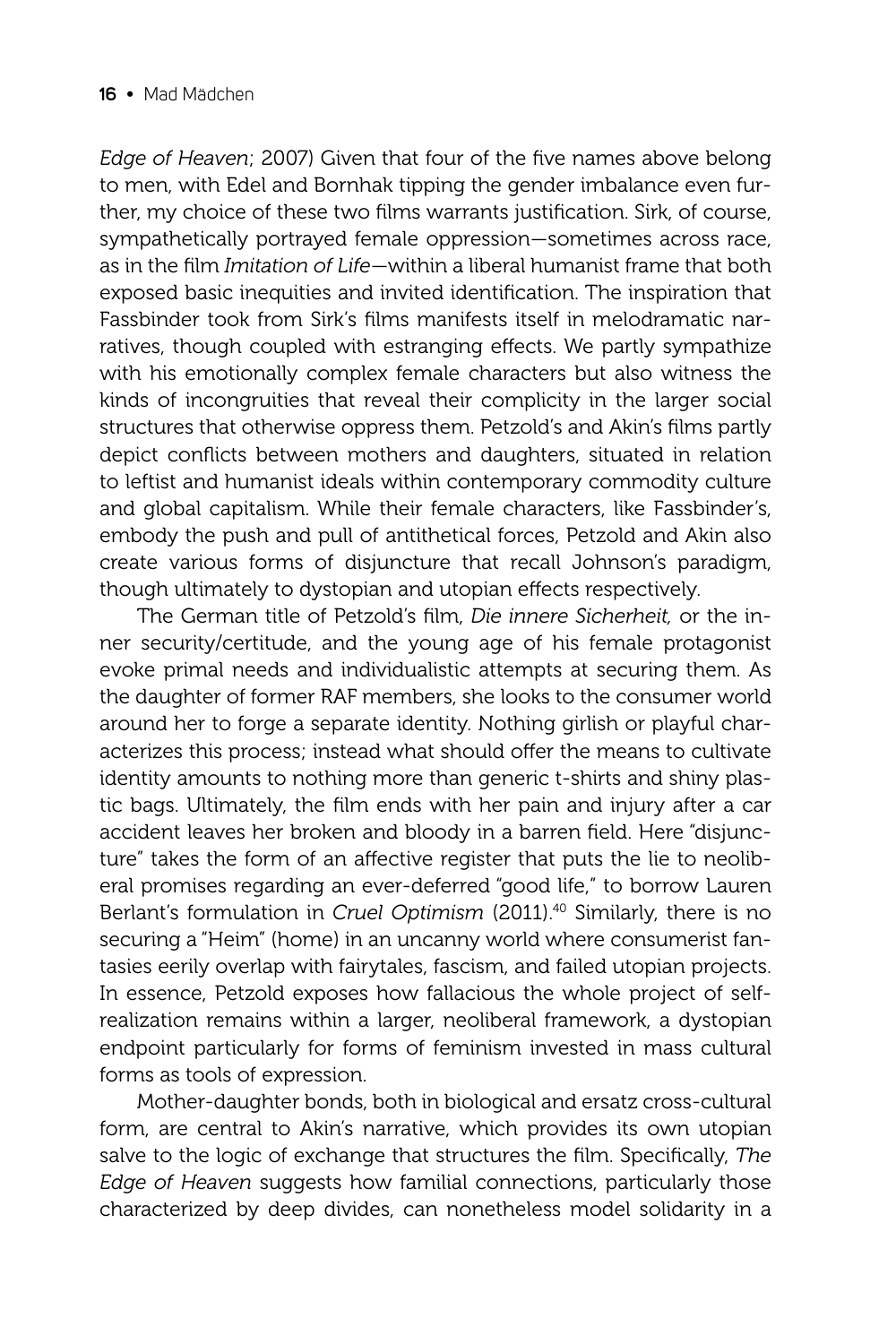manner that has utopian implications for concrete national divides. This scenario resonates even more strongly given some forms of feminism in the 2000s that resolutely distanced themselves from larger global concerns about women's circumstances. As much as the family as metaphorical rubric can manifest difference at its very core, it also necessitates accepting difference in the name of retaining a life-sustaining bond. This structure suggests a utopian alternative to the European Union in its present form since the former is built across differences rather than invested in an Enlightenment-based supremacy. Ultimately Akin positions women, bolstered by humanist and revolutionary ideas as well as psychic mother-daughter bonds that extend beyond a German frame, as contemporary agents of change in the spirit of 1968. In his film, Johnston's concept of "disjuncture" involves attaching melodrama's contrived resolutions to abandoned political utopias that create a salve for contemporary social and cultural divisions.

The final chapter of this volume examines German feminism from 2012 to the present and activism that articulates itself on digital platforms and in globally connected, often highly performative, street-based demonstrations. Now more than in 2008 the undeniably multiple, intersecting, sometimes clashing voices of German feminists no longer lend themselves to bifurcated frames, yet the possibility of solidarity nonetheless remains a topic of discussion. In fact, the fifth anniversary issue of the feminist *Missy Magazine,* founded in part by Sonja Eismann not long after the debates of 2008, consists of feminist voices that partly bemoan the lack of solidarity among feminists. Despite *Missy Magazine's*  status as a younger feminist's alternative to *EMMA,* this issue recalls *EMMA's* two special 2008 issues that attempted to build bridges with younger feminists. Implicitly, *Missy's* voices responded to fallout from a Berlin SlutWalk demonstration during which topless activists in blackface protested Islamic misogyny, which stoked tension with Muslim women and other people of color. As I argued above, despite a younger generation's heightened sensitivity to issues of difference, speaking for women inevitably constitutes a simultaneous speaking at women with differing experiences of oppression.

In the face of such continued conflict, I attempt to map out more fully the political possibilities of simultaneous differences and affinitieswhat my literary and filmic protagonists embody—and their implications for conceptualizing solidarity. In *Feminism Without Borders: Decolonizing Theory, Practicing Solidarity,* Chandra Talpade Mohanty imagines solidarity in the form of "mutuality, accountability, and the recognition of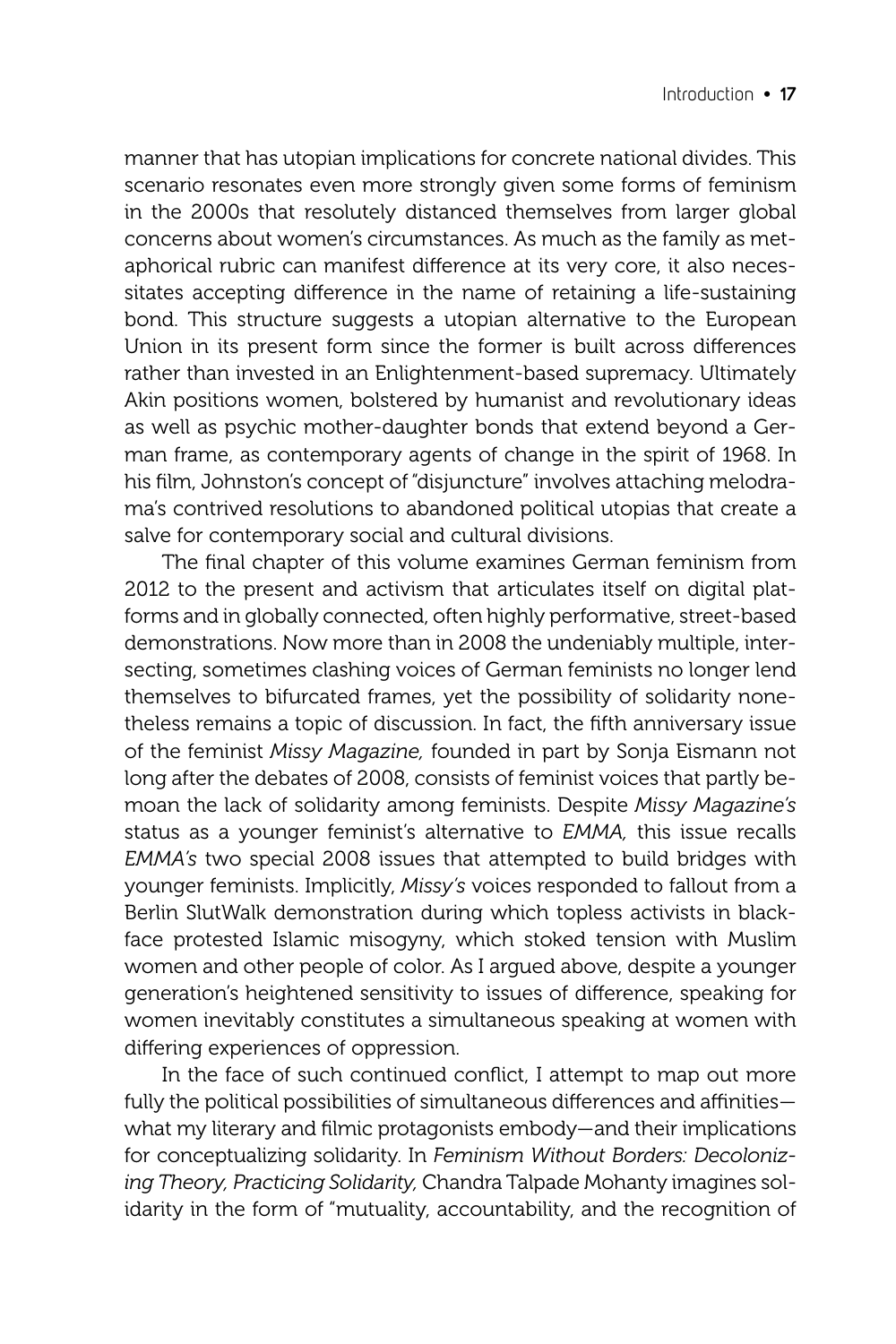common interests as the basis for relationships among diverse communities. Rather than assuming an enforced commonality of oppression, the practice of solidarity foregrounds communities of people who have chosen to work and fight together."<sup>41</sup> While acknowledging unequal power relations among feminists, she also argues that by recognizing differences in all their particularities, it becomes all the more possible to see connections and commonalities. This outcome reflects the notion that "no border or boundary is ever complete or rigidly determining."<sup>42</sup> Her argument ultimately promotes a cross-cultural rather than hierarchical feminist pedagogy, which has typically favored Euro-American theories and activism over non-Western approaches that are reduced to a supplemental function. What I would like to retain for my purposes, and augment with literary and filmic examples, is first the importance of "recognizing differences in all their particulars." Second, I will demonstrate how delineating a particular form of difference simultaneously sets the parameters for recognizing commonalities.

As my literary examples in particular show, difference can be understood in terms of basic psychic partitioning and conflicting impulses, evident when subjective needs bump up against more exemplary selfhood in feminist terms. Together these forces provide a useful metaphor for the difficulties of a larger solidarity. No matter how expansively progressive feminist agendas aim to be, individual parts of the whole—meaning, the varieties of feminism at a given moment—will always assert their own needs and aims. Political goals will never perfectly align given the uneven effects of power structures on women's lives. If understood in relation to partitioned psyches, conflicting forces exhibit both an inability and an unwillingness to recognize each other. "Unable" underscores the difficulty of recognizing the partly unconscious needs that program behavior, like the narcissistic theatricality I identify in some of my novels as the base for feminist activism. In less psychological terms, being unable to perceive differing feminist imperatives could simply underscore how some women have little to no experience of material constraints beyond their own circumstances. "Unwilling" suggests more of a defensive response in the face of repetitive patterns clearly in need of correction, like when some feminists continually ignore the conditions that different kinds of women need to flourish.

This framework thus views repetitive conflict as normative, not cause for shock or recrimination. Equally important, all factions constitute part of an organic whole, opening up the possibility of ecological metaphors where individual elements infuse as much as impede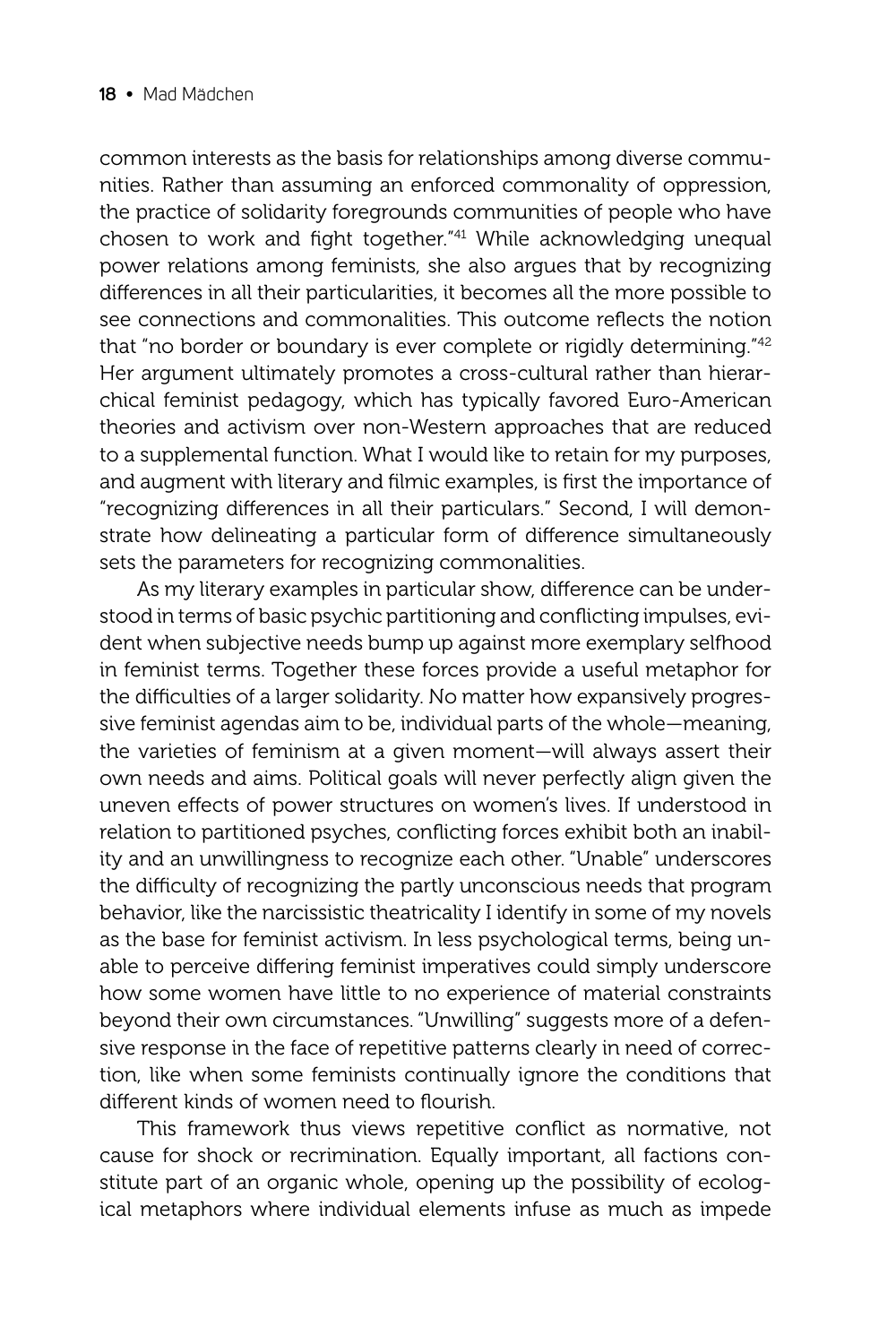each other over the course of time. This dialogical relationship consists of past and present forms of feminism not only speaking to each other—however divisively—but also continually altering and ultimately sustaining each other. Topless activism provides a useful example of this interplay. First, it suggests affinities with an earlier moment in German feminist history when topless university students disrupted a lecture by Theodor Adorno. Yet its reactivation in a contemporary context simultaneously reveals a younger generation deeply concerned with cross-cultural forms of misogyny that oppress women beyond German borders, a key difference in a now more globally connected world. Mohanty's argument that recognizing particular kinds of differences simultaneously sets the terms for perceiving commonalities, however, brings additional elements into view. If recent topless activism deeply offended precisely the women it intended to support, the three women who leapt to Adorno's podium and bared their breasts received their own kinds of mixed reception. Not only did the press and public, as Barbara Becker-Cantarino argues, find their actions "shameless, immoral, and reprehensible," their image nonetheless appeared on various magazine covers, no doubt to bolster sales.<sup>43</sup>

The larger insight that emerges alongside these examples of simultaneous differences and affinities is simply that historically connected approaches will necessarily resonate differently over time. Importantly, this perspective runs counter to a more teleological narrative in which succeeding generations always evolve beyond the blind spots of their successors. To embrace this notion is to reject a long, rich history as living substratum. In the best possible scenario, feminism consists not so much of tangled-up voices that stifle each other but rather a thriving ecosystem capable of modifications that ensure its ability to thrive over time. Given that some feminist approaches may be more noxious (toplessness as antidote to the hijab) than salutary in achieving a particularly aim, the focus should be on the suitability of a particular approach at a given moment in time. Thus, solidarity needs to be imagined not as an endpoint in time and space but rather in ways elastic enough to accommodate repetitions of the same, or contrary needs perpetually reasserting themselves, as well as always shifting contexts. Mohanty emphasizes that it is "always an achievement, the result of active struggle to construct the universal on the basis of particulars/differences."<sup>44</sup>

Given this volume's investment in literary and filmic representations and their implications for feminism, it should not surprise that my most utopian example of mother-daughter dynamics, evident in *The Edge of*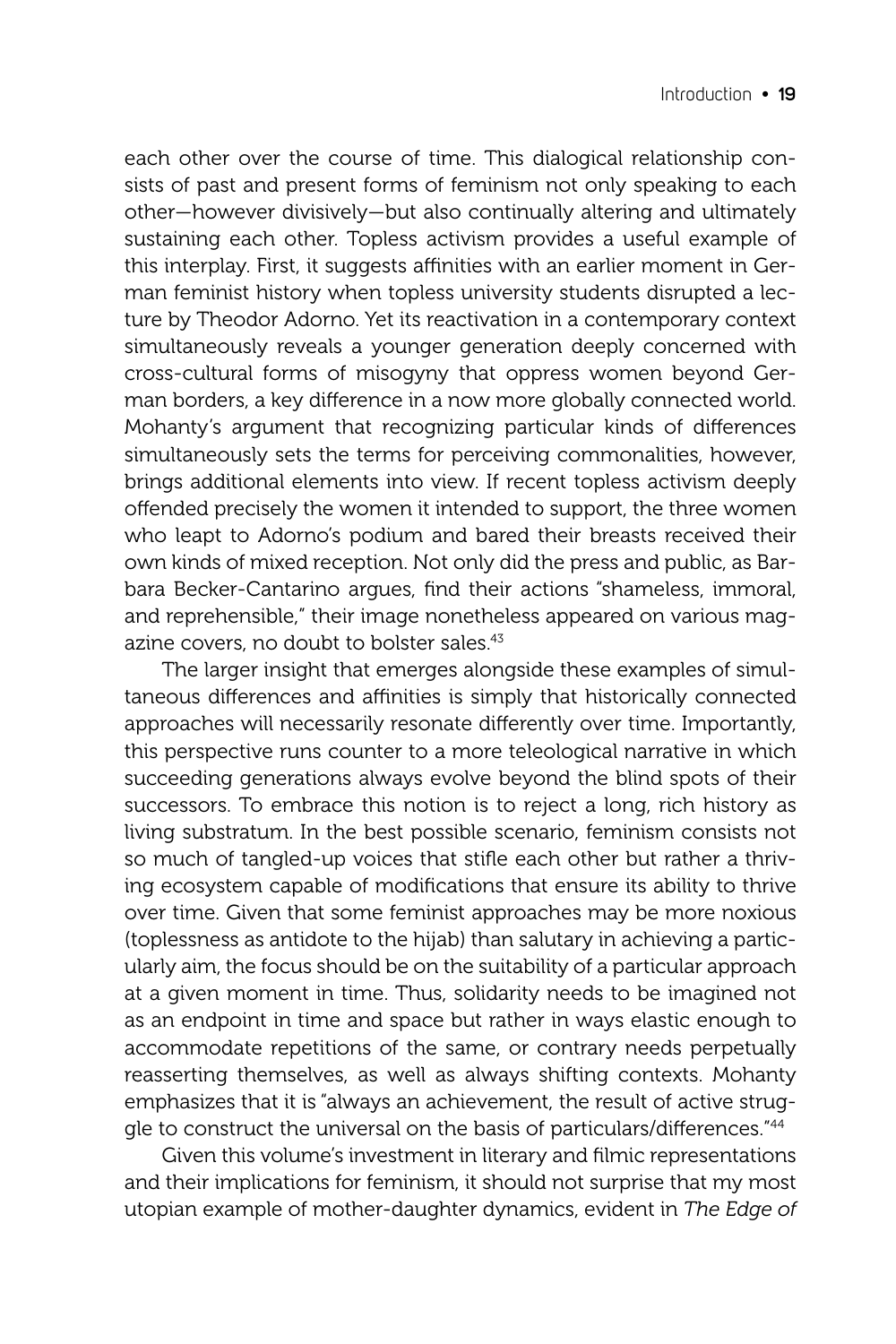Heaven, offers a concrete example of this process. The German mother in this film represents the generation of '68, though her ideals have ossified and her German identity props itself up on a sense of enlightened superiority to Turkey. Despite the Turkish daughter's initial angry response to her-their first encounter culminates with her statement "fuck your European Union"—her globally informed activism ultimately rekindles buried impulses in the German mother. Rather than attempting to combat global forces, however, the mother recognizes and corrects her own authoritarian tendencies, on full display in her interactions with her biological daughter. As much as the Turkish daughter reignites an impulse to change, the mother also alters the Turkish daughter's unmitigated anger towards power structures writ large. Part of their initial encounter includes the mother's observation to her: "maybe you're just someone who likes to fight." What we witness by the end of the film is not so much anger defused, but rather deep bonds that emerge within and across familial—but not necessarily biological—structures as the ur-locus of hierarchy. By tapping into each other's energies and tempering each other's excesses, these two women model a process of transformation whereby mothers and daughters continually reinfuse and sustain each other across difference. This relationship thus models solidarity not as quiescent endpoint but as residing in the continually shifting interstices between difference and affinity, imagined in ways that preserve a larger whole.

#### **Notes**

- 1. Alice Schwarzer, "Die Folgen der falschen Toleranz," AliceSchwarzer.de, 5 January 2016, http://www.aliceschwarzer.de/artikel/das-sind-die-folgender-falschen-toleranz-331143.
- 2. Stefanie Lohaus and Anne Wizorek, "Immigrants Aren't Responsible for Rape Culture in Germany," *Vice,* 8 January 2016, https://www.vice.com/ read/rape-culture-germany-cologne-new-years-2016-876.
- 3. Such challenges were explicitly articulated in the #ausnahmslos campaign, released online on 28 April 2016 in order to influence parliamentary revisions of existing rape laws in Germany. Authored by more than twenty feminists whose names indicate a mix of German and non-German origins, the text critiqued the media's attention to sexual violence only when committed by those perceived as cultural others or against white cis-gendered women. To counter this skewed approach, they cited a range of statistics about the prevalence of sexual violence in European culture, including a 2014 study by the European Union Agency for Fundamental Rights that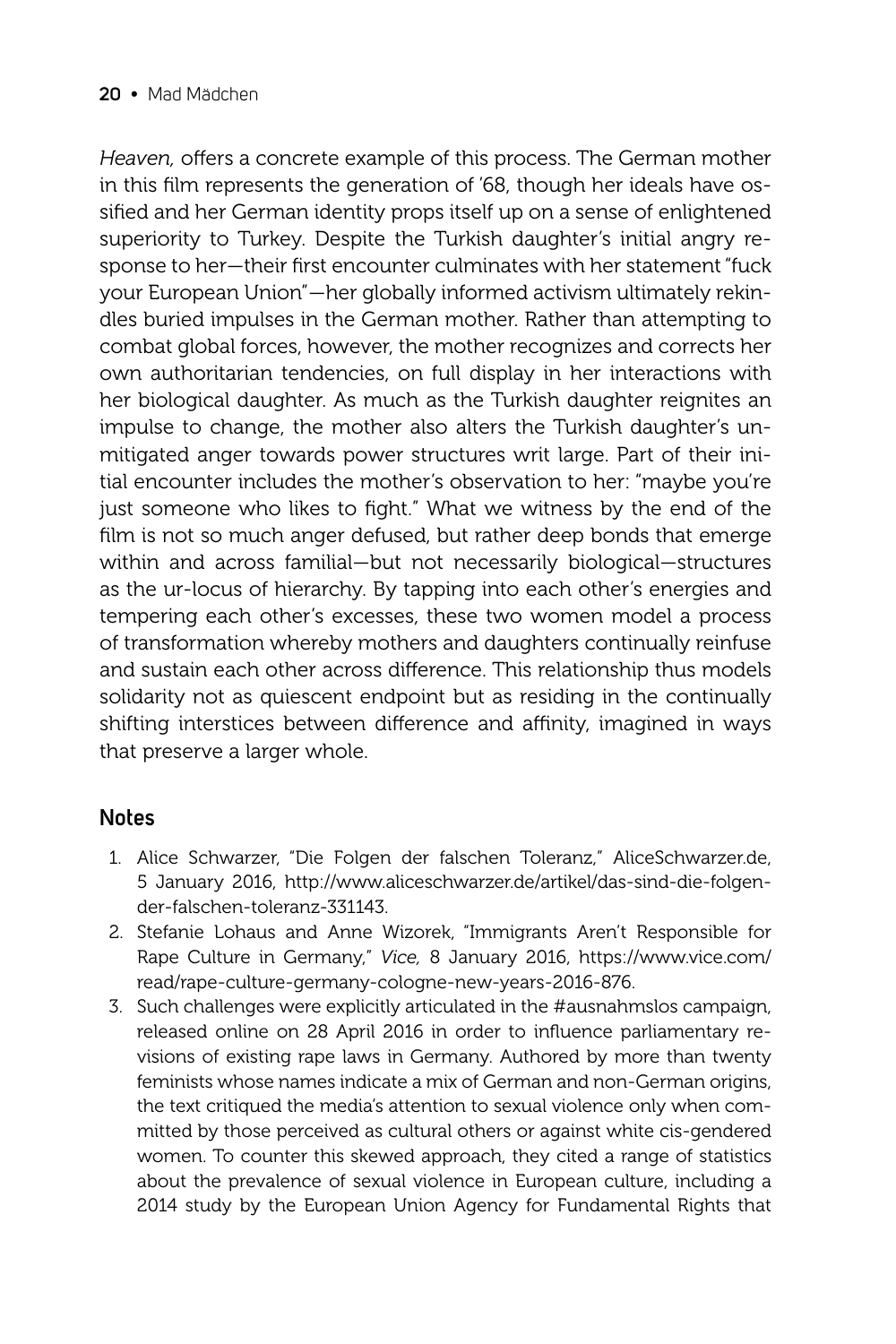one in two women experience sexual harassment. They also cited German police statistics that record 7,300 sexual assaults yearly, which amounts to roughly twenty each day. Equally important to #ausnahmslos was making sexual harassment a crime and revising existing laws that determined whether a rape has occurred based on the victim's behavior, specifically whether she tried to defend herself. The English version of their text can be found at http://ausnahmslos.org/english.

- 4. See Christiane Hoffmann and René Pfister, "A Feminist View of Cologne: 'The Current Outrage is Very Hypocritical'" (interview with Alice Schwarzer and Anne Wizorek), *Spiegel Online,* 21 January 2016, http://www.spiegel .de/international/germany/german-feminists-debate-cologne-attacksa-1072806.html. Wizorek observed: "When I see the kinds of people that are now jumping into the debate over women's rights, it also includes, among others, the same politicians who, during the #aufschrei (outcry) debate in 2013, said that women shouldn't be so demanding. Now that men with immigration backgrounds have committed sexual assaults, it is being instrumentalized in order to stigmatize them as a group. I think that is racist."
- 5. The introductory text continues: "For decades, Schwarzer—as publisher of *EMMA*, the country's highly influential women's magazine—has been at the forefront of women's issues. In more recent years, a younger generation of feminists, led by Wizorek, has sought to challenge Schwarzer's preeminence." See "A Feminist View of Cologne."
- 6. Astrid Henry, *Not My Mother's Sister: Generational Conflict and Third-Wave Feminism* (Bloomington: Indiana UP, 2004), 2–3. She writes, "In recent years, there has been an increasing tendency to speak of feminism in terms of generations. . . . In its most-often-used form, the phrase 'feminist generations' points to the existence of at least two—if not more—coexisting generations of US feminists: second-wave feminists of the 1970s and a new generation of feminists, who emerged in the 1990s, who are called the third wave. This latter term, the 'third wave,' has frequently been employed as a kind of shorthand for generational difference among feminists."
- 7. Birgit Mikus and Emily Spiers, eds., "Fractured Legacies: Historical, Cultural and Political Perspectives on German Feminism," *Oxford German Studies*  45.1 (2016), 6. They cite author and early feminist Hedwig Dohm (1831– 1919): "In der Frauenfrage, wie in allen großen sozialen Fragen, gilt es nicht, festzustellen, was war und was ist, sondern was sein wird" (Regarding the Women's Question, as with all important social questions, it is not about determining what was and what is, but rather what will be, 9). Her vision also implicitly responded to differing approaches and ideologies within the movement by situating met goals in the future. As Mikus and Spiers argue, it was vitally important to her to create a "systematic structure of thought which can function as an intellectual and cultural legacy for women of future generations, so they can build from there" (11).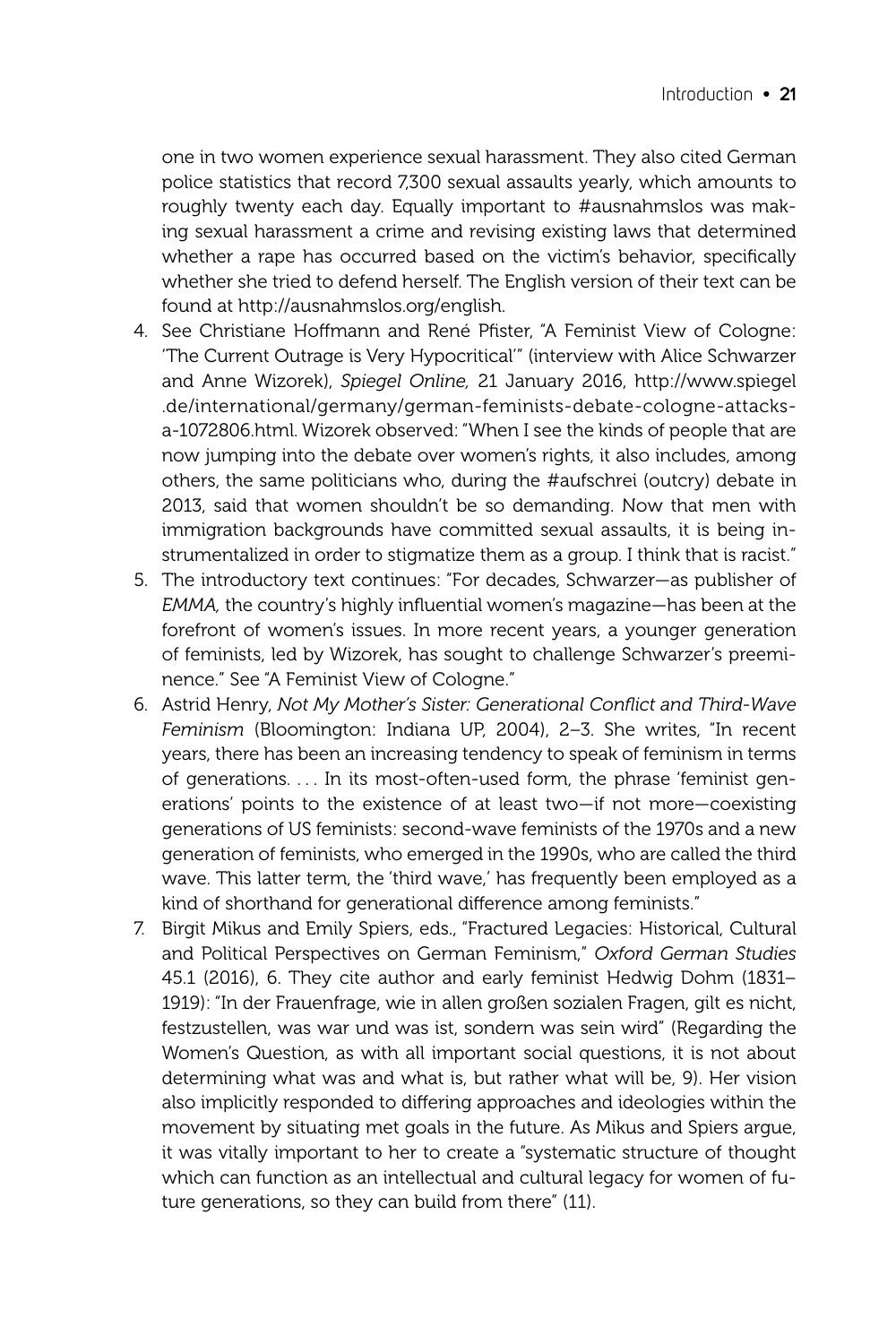#### **22 •** Mad Mädchen

- 8. Ibid., 16.
- 9. In critiquing some of the younger generation of German feminism, Mikus and Spiers observe that "they generally avoid glossing a domestic feminist tradition before 1968, a phenomenon which contrasts the practices revealed by cognate texts in the Anglophone context." They also argue that younger feminists prefer to cite Anglo-American discourse rather than German or European sources, beyond Simone de Beauvoir and Luce Irigaray (ibid., 16)
- 10. Henry, *Not My Mother's Sister,* 3.
- 11. Unless otherwise stipulated, all translations are my own. Miriam Gebhardt, *Alice im Niemandsland. Wie die deutsche Frauenbewegung die Frauen verlor* (Munich: Verlagsgruppe Random House, 2012), 14.
- 12. This idea is taken from a paper Baer presented at the German Studies Association Conference in 2008.
- 13. This description appears in the following longer quote: "Das Beschweigen und Nichtwahrnehmen von Rassismus, auch durch 'progressive Linke' und unter frauenbewegten Frauen, empfand ich im Jahr 1990 als beängstigend und schockierend und doch überraschte es mich kaum. Zwar waren seit Mitte der 80er Jahre vermehrte Diskussionen zum Thema 'multikulturelle Bundesrepublik' geführt worden, jedoch nur in Ausnahmefällen mit der Konsequenz, die eigenen Lebens- und politischen Zusammenhänge so zu verändern, das seine kontinuierliche, gleichberechtigte Zusammenarbeit mit ImmigrantInnen und Schwarzen Deutschen zu einer unverzichtbaren Selbstverständlichkeit geworden wäre und die Auseinandersetzung mit Rassismus zu einem permanenten Bemühen" (To be sure, there had been discussions about the "multicultural Federal Republic" since the mid 1980s. But only by accident would these have the effect of adjusting one's own personal and political relations in a way that would render it natural and inevitable to cooperate with immigrants and black Germans on a permanent, equitable basis in order to make the issue of racism an automatic consideration). See Peggy Piesche, ed., *Euer Schweigen schützt euch nicht. Audre Lorde und die Schwarze Frauenbewegung in Deutschland* (Berlin: Orlanda Frauenverlag, 2012), 63.
- 14. Valerie Renegar and Stacey K. Sowards, "Contradiction as Agency: Self-Determination, Transcendence, and Counter-Imagination in Third Wave Feminism," *Hypatia* 24.2 (Spring 2009), 11.
- 15. Fatima El Tayeb, *European Others: Queering Ethnicity in Postnational Europe* (Minneapolis: University of Minnesota Press, 2011). She observes, "Anti-Enlightenment migrant fundamentalism . . . places the continent in the position of victim, occupied with defending its values rather than imposing them on others. The imagery of a European culture faced with possible extinction or at least dilution invites a binary rather than an interactive view of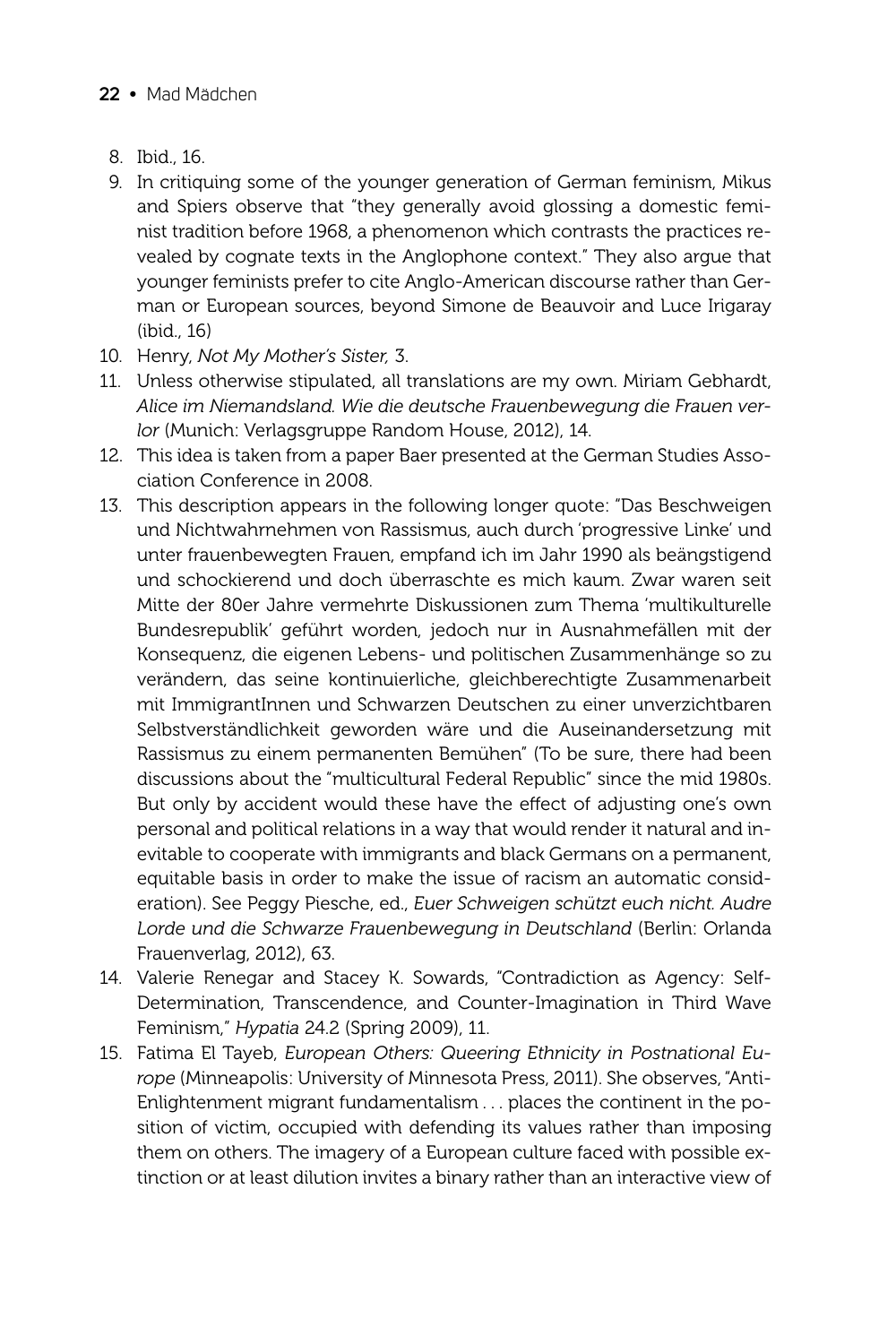cultural exchange and has become a familiar feature in European discourse in particular on the continent's Muslim population" (xvi).

- 16. Ibid., xxviii.
- 17. Ibid., xxix.
- 18. Madelyn Detloff, "Mean Spirits. The Politics of Contempt Between Feminist Generations," *Hypatia* 12.3 (Summer 1997), 97.
- 19. As Mikus and Spiers note, by self-identifying as girls, these women distanced themselves linguistically and ideologically from an anachronistic "women's" movement ("Fractured Legacies," 20).
- 20. Myra Marx Ferree, *Varieties of Feminism: German Gender Politics in Global Perspective* (Stanford: Stanford University Press, 2012), 22.
- 21. Barbara Becker-Cantarino has tallied the successes of second-wave feminism in Germany: "Compared to the 1960s, women in the 2000s have gained—at least the possibility of—unrestricted access to (higher) education, to all professions and jobs including the military, more control over their own bodies and procreative functions, control of their own finances, protection against sexual and physical abuse by men, better financial report during the childbearing phase and for child-rearing for working parents, equal rights in divorce, guardianship, and a right to equal pay and pensions." See Barbara Becker-Cantarino, "The Politics of Memory and Gender: What Happened to Second-Wave Feminism in Germany?" *German Life and Letters* 67.4 (October 2014), 609.
- 22. Henry cites early feminist Ann Snitow's fraught relationship with her mother, a sentiment she identifies among other women in the second wave: "Snitow offers an illustrative example of disidentification: she suggests that the desire to escape her mother's life was particularly strong because she could . . . recognize herself in this life and in the female role it mandated. Thus, for many white, middle-class feminists of the second wave, according to Marianne Hirsch, mothers 'became the targets of the process of disidentification and the primary negative models for the daughter'" (*Not My Mother's Sister,* 8). This cycle, of course, then reprised itself with their third wave daughters.
- 23. Clare Hemmings, *Why Stories Matter: The Political Grammar of Feminist Theory* (Durham: Duke University Press), 1–2.
- 24. Diana Fuss, *Identification Papers* (New York: Routledge, 1995), 2.
- 25. Other pairings include primary and secondary, imaginary and symbolic, idiopathic and heteropathic, partial and total, narcissistic and regressive, hysterical and melancholic, multiple and terminal (Ibid., 4).
- 26. Ibid., 2.
- 27. Ibid., 7.
- 28. Ibid., 6–7.
- 29. Ibid., 9.
- 30. Ibid., 8.